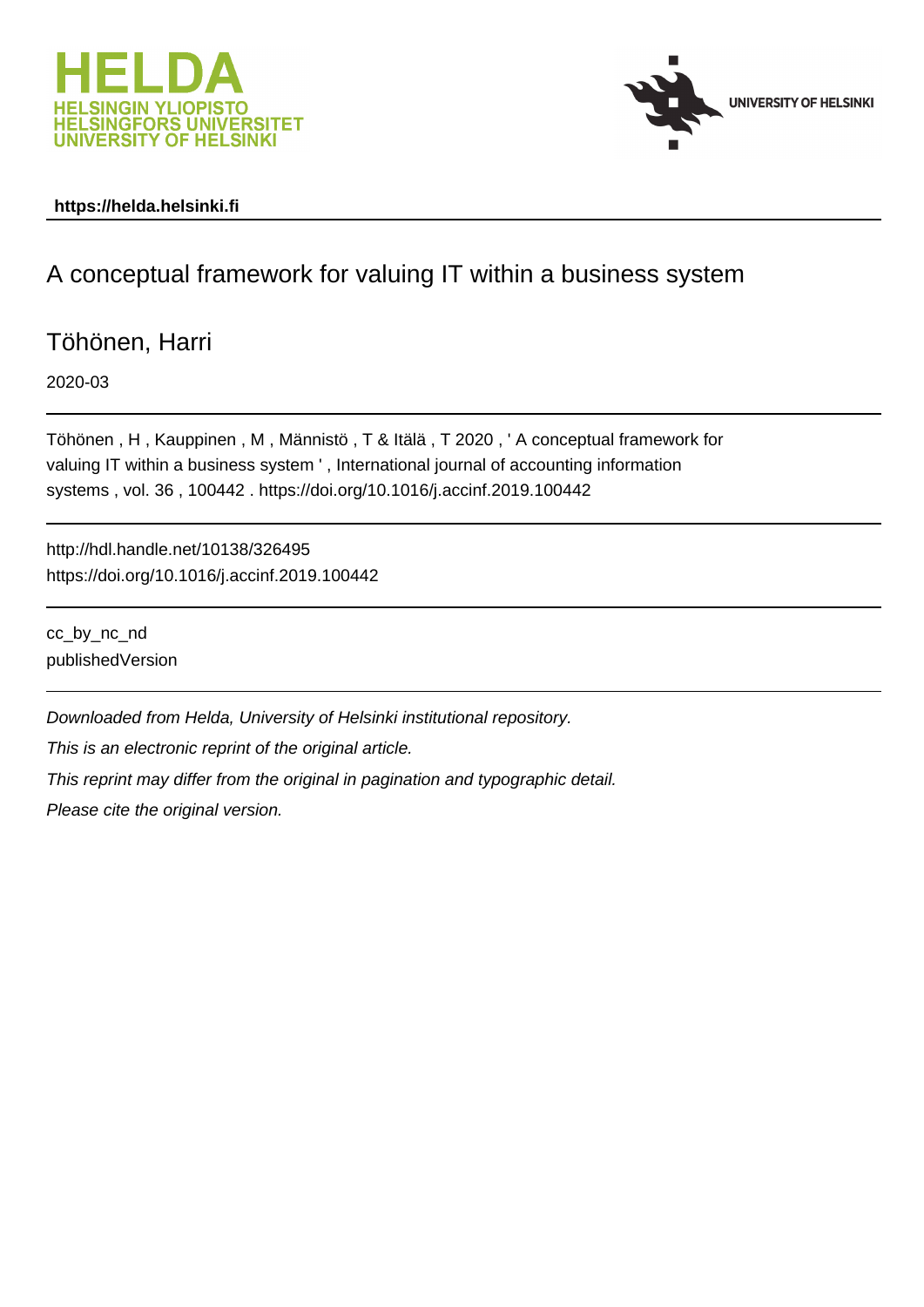

journal homepage: <www.elsevier.com/locate/accinf>

## A conceptual framework for valuing IT within a business system

Harri Töhönen <sup>a,</sup>\*, Marjo Kauppinen <sup>a</sup>, Tomi Männistö <sup>b</sup>, Timo Itälä <sup>a</sup>

<sup>a</sup> Aalto University, PO Box 9210, Espoo, Finland

<sup>b</sup> University of Helsinki, P.O. Box 68, Helsinki, Finland

#### article info abstract

Article history: Received 18 January 2018 Received in revised form 7 February 2019 Accepted 20 December 2019 Available online 15 January 2020

Keywords: IT value Evaluation Systemic approach Conceptual framework

Evaluation of IT value is challenging due to the complex nature of IT impacts and multifaceted interpretations of value. We introduce a conceptual framework for tackling the complexity of IT value evaluation within the scope of a single company. Our study applies design science research with analysis of experiences from five cases. The conceptual framework covers perspectives: 1) analysis levels for varying stakeholder views on value, 2) valuing logics for different interpretations of value, and 3) evaluation views for understanding systemic value. Together these perspectives create a basis for evaluating and communicating multifaceted IT value, and help to understand what kind of specific value information can serve the needs of IT- related decision making.

© 2020 The Authors. Published by Elsevier Inc. This is an open access article under the CC BY-NC-ND license (http://creativecommons.org/licenses/by-nc-nd/4.0/).

#### 1. Introduction

Today information technology (IT) is a prevalent subject of decision-making in companies, as more and more development and investment initiatives include specific IT elements, either in an enabling or supporting role. IT evaluation supports decision-making by establishing the value or contribution made by a particular IT investment (Andresen, 2001). IT evaluation aims to understand the IT impacts towards the investment goals, and IT value is a concept for explicating these impacts in a useful way for decision making.

However, evaluation of IT value is a challenging task (Melville et al., 2004; Barclay, 2008). There are two tightly coupled sides in this challenge: 1) describing and understanding IT impacts in a business system, and 2) multifaceted interpretations and meanings of value. Together these sides and especially their intersection – judging the goodness i.e. valuing of IT impacts – forms our research problem. When approaching this problem from the IT impacts' perspective, the current literature recognises issues like multilevel goals and broad impacts of IT, intangible and delayed impacts, numerous complementary factors affecting the impacts, and indirect attributability of economic paybacks (Devaraj and Kohli, 2000; Stockdale and Standing, 2006; Marthandan and Tang, 2010). Despite the extensive research on evaluation principles and conceptualisations (e.g. Gunasekaran et al., 2006; Urbach et al., 2009), the theoretical basis is scattered and complex to utilise for the purposes of practical evaluation solutions (Melville et al., 2004; Chaysin et al., 2016).

The other side of the problem – the concept of value – is something that has intrigued philosophers, researchers and practitioners for more than two millennia (Ng and Smith, 2012), but still it remains a fertile ground for misinterpretations and overloaded meanings. The conceptual field can be overwhelming, as value is defined for example, either as a synonym for a utility

<https://doi.org/10.1016/j.accinf.2019.100442>







<sup>⁎</sup> Corresponding author.

E-mail addresses: harri.tohonen@aalto.fi, (H. Töhönen), marjo.kauppinen@aalto.fi, (M. Kauppinen), tomi.mannisto@cs.helsinki.fi, (T. Männistö), [timo.itala@aalto.](timo.itala@aalto.fi)fi. (T. Itälä).

<sup>1467-0895/© 2020</sup> The Authors. Published by Elsevier Inc. This is an open access article under the CC BY-NC-ND license (http://creativecommons.org/licenses/by-ncnd/4.0/).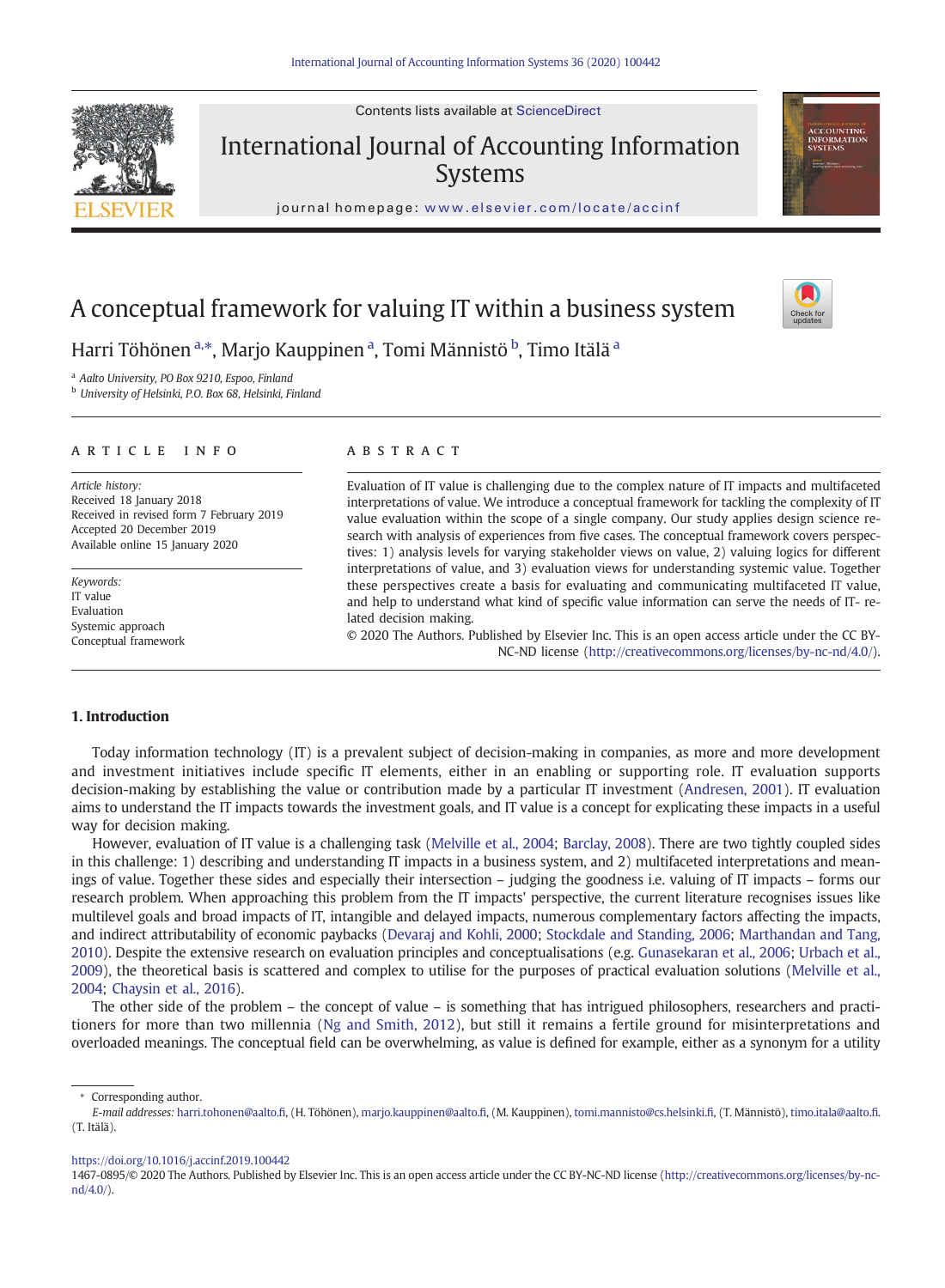or benefit towards goals (Ragowsky et al., 1996; Ramirez, 1999), as a relation of utility and costs (Walters and Lancaster, 1999), or business value of IT as an umbrella term for the contribution of IT to company performance (Mukhopadhyay et al., 1995; Tallon et al., 2000). In addition to utilitarian views, also phenomenal and hedonic value foundations are applied especially on an individual level of analysis (e.g. Kujala and Väänänen-Vainio-Mattila, 2009).

Within the IT/IS field, IT value is approached from multiple levels of analysis, for example, whether and how much IT affects productivity or performance in organisational, industry or national levels (Brynjolfsson and Hitt, 1998; Barua et al., 1995; Dedrick et al., 2003). Within our scope of analysis, on a level of an individual company evaluating the value of a specific IT system, it is widely agreed that traditional financial measures alone are problematic for valuing modern IT (e.g. Martinssons et al., 1999; Marthandan and Tang, 2010). It seems that integrative and multilevel evaluation is required for understanding IT impacts (Seddon et al., 1999; Melville et al., 2004), but the corresponding holistic value conceptualisation is missing.

The purpose of this paper is to clarify the complex phenomenon of IT value evaluation by answering the research question "How to conceptualise IT value for evaluation purposes within a business system?". The business system is a socio-technical whole covering the company purpose, goals, organisation, processes, people and technology. IT - as a target for evaluation and investment decisions - covers a specific IT system and its usage as an element of the business system.

We propose a conceptual framework (from here on referred to as **Conceptual Framework**) for understanding the valuing of IT. During the overall evaluation process, Conceptual Framework should facilitate shared comprehension of different but complementary meanings of value and its evaluation between stakeholders. Stakeholders include the performers and facilitators of the evaluation, those who use the results of the evaluation and all actors providing value perceptions or other information for the evaluation. The mutual understanding of IT value concept should help focus evaluation activities, selecting evaluation methods and operationalising value constructs as feasible measures.

Conceptual Framework applies widely recognised principles of multilevel analysis (Seddon et al., 1999; Davern and Kauffman, 2000; Chan, 2000), balanced view on business system performance (Martinssons et al., 1999; Marthandan and Tang, 2010), and the lifecycle view on IT evaluation (Willcocks and Lester, 1996; Davern and Kauffman, 2000). A systemic approach with systems thinking (e.g. Gharajedaghi, 2011; Meadows, 2008) as an underlying philosophy is utilised for integrating the multilevel and multiperspective system inquiries. The value concept is applied from value creation and value determination perspectives (Gummerus, 2011), ensuring that the evaluation covers both the mechanisms affecting value and the outcomes of those value creating mechanisms.

Conceptual Framework has empirical roots in an industrial-research joint project. The project applied a design science approach (Hevner et al., 2004; Wieringa, 2014) in five case companies for creating Systemic Evaluation Approach. During the solution design and testing, it was realised that the meaning of value in practice was very much a 'moving target'. All of the five cases shared the same driver for the evaluation: to understand the value of a specific IT system, in order to make value-based decisions about the future of the system. However, despite the common ground, the cases had diversified interpretations of value and different requirements for the content and form of useful value information. This observation from the practice – together with the scattered methodological basis mentioned in evaluation literature – motivated the formulation of Conceptual Framework as presented in this paper.

The structure of this paper is as follows: Section 2 presents related literature to our research problem, motivates and introduces the design goals for Conceptual Framework. Section 3 introduces the research setup and the assessment criterion for our contribution. Section 4 introduces Conceptual Framework in detail, Section 5 demonstrates how the constructs of Conceptual Framework appeared in our five study cases, and Section 6 evaluates Conceptual Framework against the assessment criterion. The paper is concluded by discussion and conclusions is Sections 7 and 8.

#### 2. Background

In order to design a solution to a problem, the first thing is to understand the problem itself. This paper is dedicated for understanding the problem, namely the complex phenomenon of studying IT impacts and valuing those impacts. Our objective is to synthesise a conceptual framework that structures and characterises the phenomenon of IT value evaluation. This study is not about "how to evaluate?", in a sense of tasks and methods. Instead, this study is about "how to conceptualise the phenomenon

#### Table 1

Challenges in IT value evaluation (applied from Töhönen et al., 2015).

| Origin of challenges                | Description                                                          |
|-------------------------------------|----------------------------------------------------------------------|
| Focus of IT                         | Wide spectrum of possible purposes of IT                             |
| Nature of business system           | Socio-technical system creates complexity                            |
| Volume of IT impacts                | Wide spectrum of possible IT impacts                                 |
| Complementarity                     | IT success depends on interactions with multiple factors             |
| Traceability for causes and effects | Indirect and long causal chains from IT impacts to performance goals |
| Time and dynamics                   | Delays and evolving impacts                                          |
| Observability and measurability     | Intangible and hidden impacts                                        |
| Accountability for business impacts | Wide impacts are hard to cover with existing business measures       |
| Maturity of methods and theories    | Theoretical basis of IT value evaluation is scattered                |
| Maturity of practices               | Inadequate evaluation practices and missing evaluation culture       |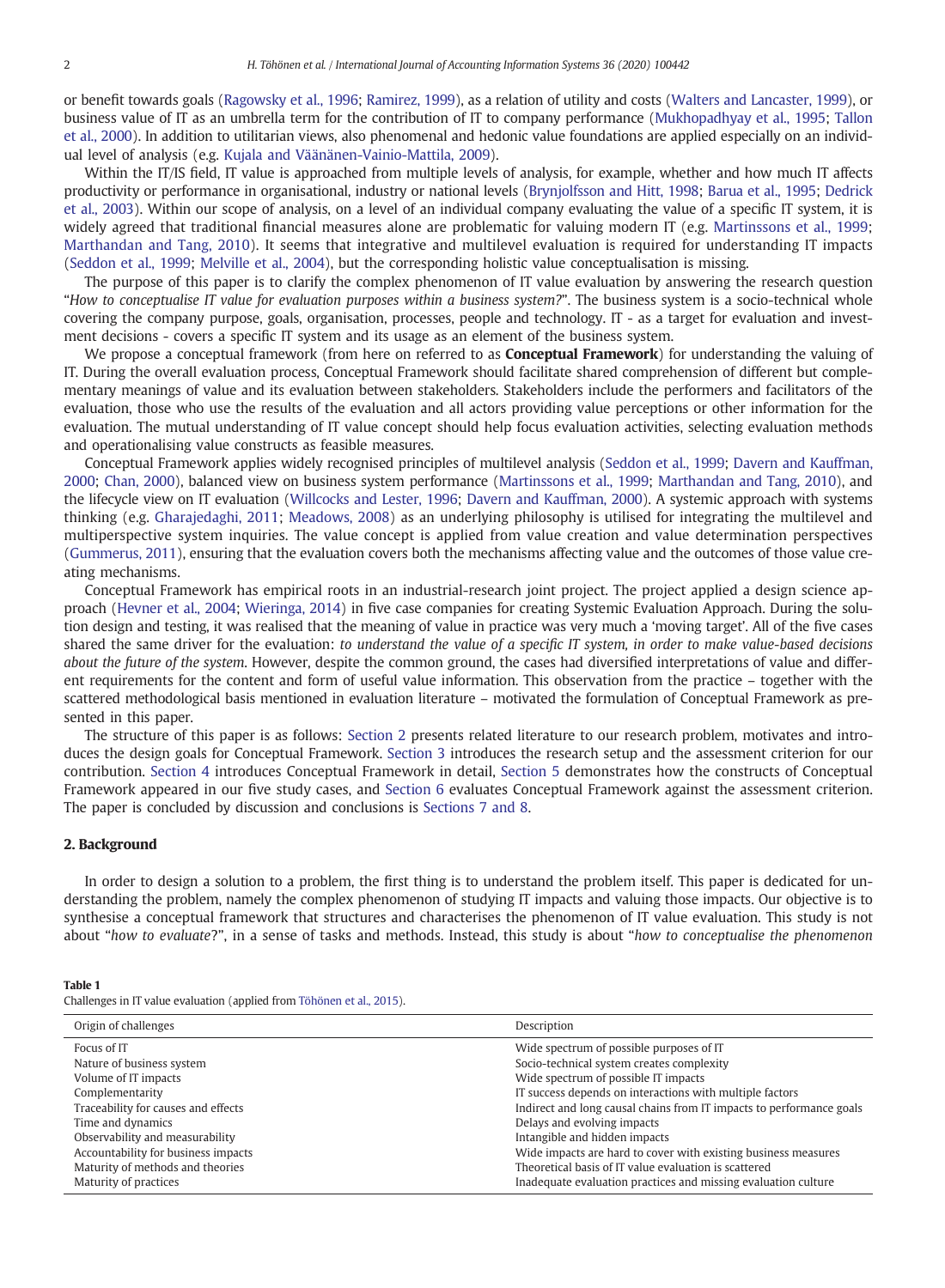we are going to evaluate?". The knowledge generalised into Conceptual Framework should frame the actual evaluation activities in a specific evaluation context.

In the next chapters we present a brief background of IT evaluation challenges, varying approaches in evaluation solutions and diverse conceptualisations of value. We also shortly introduce the basics of systems thinking, as various systemic approaches are emerging in recent IT evaluation research and we aim to support this trend with Conceptual Framework. The literature review both motivates and gives the basis for the design goals of Conceptual Framework.

#### 2.1. IT evaluation – challenges and solutions

The benefits and value of IT have been studied for decades (Hamilton and Chervany, 1981; Barua et al., 1995) but it is still a current and interesting topic (Melville et al., 2004; Chaysin et al., 2016). IT evaluation can be defined as a series of activities aimed at establishing the value or contribution made by a particular IT investment (Andresen, 2001, p. 7). IT evaluation is a complex undertaking in which the outcomes depend on various interrelated but incommensurable factors, and the diverse implications of IT are judged differently by different stakeholders (Klecun and Cornford, 2005). Several studies elaborate the nature and challenges of IT evaluation, for example Melville et al. (2004), Davern and Wilkin (2010), Marthandan and Tang (2010) among others. The recent paper of Töhönen et al. (2015) reviews IT/IS evaluation literature and categorises the challenges into ten issues (Table 1).

The challenges, especially the category 'Maturity of methods and theories', cover also to the issue of the definition of value. The unclarity of the value concept complicates the selection of IT evaluation solutions.

Despite the challenges, many principles for IT evaluation are widely agreed in literature. For example, value measurements should cover multiple organisational levels and utilise both qualitative and quantitative measures (Davern and Wilkin, 2010). Marthandan and Tang (2010) stress the importance of evaluation scope: identified stakeholder perspectives, clarified evaluation objectives and constraints, and recognised IT focus and use.

Plenty of research is devoted to frameworks and models defining generic structures and causalities of IT impacts, effectiveness, efficiency or success (e.g. Grover et al., 1996; Delone and McLean, 2003; Sugumaran and Arogyaswamy, 2003; Gable et al., 2008). IT related benefit and/or cost classifications and typologies can be used as a checklist in planning evaluation activities. Example classifications are cost taxonomies (Irani et al., 2006), benefit classifications (Simmons, 1996), IT type specific benefits (Gregor et al., 2006) and social subsystem benefits and costs in IT investments (Ryan and Harrison, 2000).

Above mentioned solution principles, constructs and checklists are not sufficient alone in practice, and therefore, guidelines for the execution of evaluation have been presented. For example, Stockdale and Standing (2006) guide evaluation process planning with their holistic CCP (Content, Context, Process) evaluation framework. Peppard et al. (2007) provide Benefits Dependency Network for linking IT enablers with business changes and investment objectives. Balanced scorecard based IS assessment frameworks (Martinssons et al., 1999; Bajaj et al., 2008) are examples for measuring and evaluating IT from multiple perspectives. However, BSD is suitable for relative and continuous performance monitoring of IT function, its processes and projects (De Haes and Van Grembergen, 2015, p. 80), instead of measuring or valuing individual IT systems.

#### 2.2. Basics for systemic evaluation

During the last decades systemic approaches has received an increasing interest from several directions, including IS research (e.g. Tona and Carlsson, 2013; Burton-Jones et al., 2015; Ceric, 2015) and evaluation research in general (e.g. Midgley, 2006; Cabrera et al., 2008; Gates, 2016). On a practical level, system dynamics (SD) is one possible methodology for modelling, learning and simulating complex dynamic systems, and its potential is also acknowledged within IS research (e.g. Clark and Augustine, 1992; Wolstenholme, 1999; Georgantzas and Katsamakas, 2008).

We use 'systemic approach' as an overarching term to characterise the underlying philosophy applied in our efforts for valuing IT. The systemic approach relies on systems thinking. Within a generic problem-solving context, systems thinking stresses the significance of interdependencies of things and provides a means to cope with the complexity caused by this interconnectedness (Senge, 1990, p. 68; Sterman, 2000, p. 4). As systems thinking itself is a pluralist concept with varying emphasis and levels of abstractions (e.g. SOSM - System of Systems Methodologies, Jackson, 2006, p. 18), we introduce relevant aspects of systems thinking for our purposes of holistic inquiry about value.

#### 2.2.1. System definition and business system

Many of the systemic characteristics are directly related to the definition of a system. A system is, as defined by Meadows (2008, p. 188): "A set of elements or parts that is coherently organized and interconnected in a pattern or structure that produces a characteristic set of behaviours, often classified as its 'function' or 'purpose'". Interconnections between the system parts are the central factor in diverse system definitions within the systems literature (Backlund, 2000).

System boundaries scope and focus systemic inquiries. A system, as a reflection (or a model) of its real-world subject, is always an abstraction. The use of system models - or the needs for systemic understanding in general - define the system boundaries and affect the required level of details in the models (Kim, 1992; Sterman, 2000, p. 98). Both the purpose and the boundaries of a system are dependent on observer's viewpoints.

In this paper we are interested in a **business system**, which is an abstraction for a focal company enclosing a specific IT system under evaluation. A business system can be seen as a socio-technical system, consisting of technology, people, resources and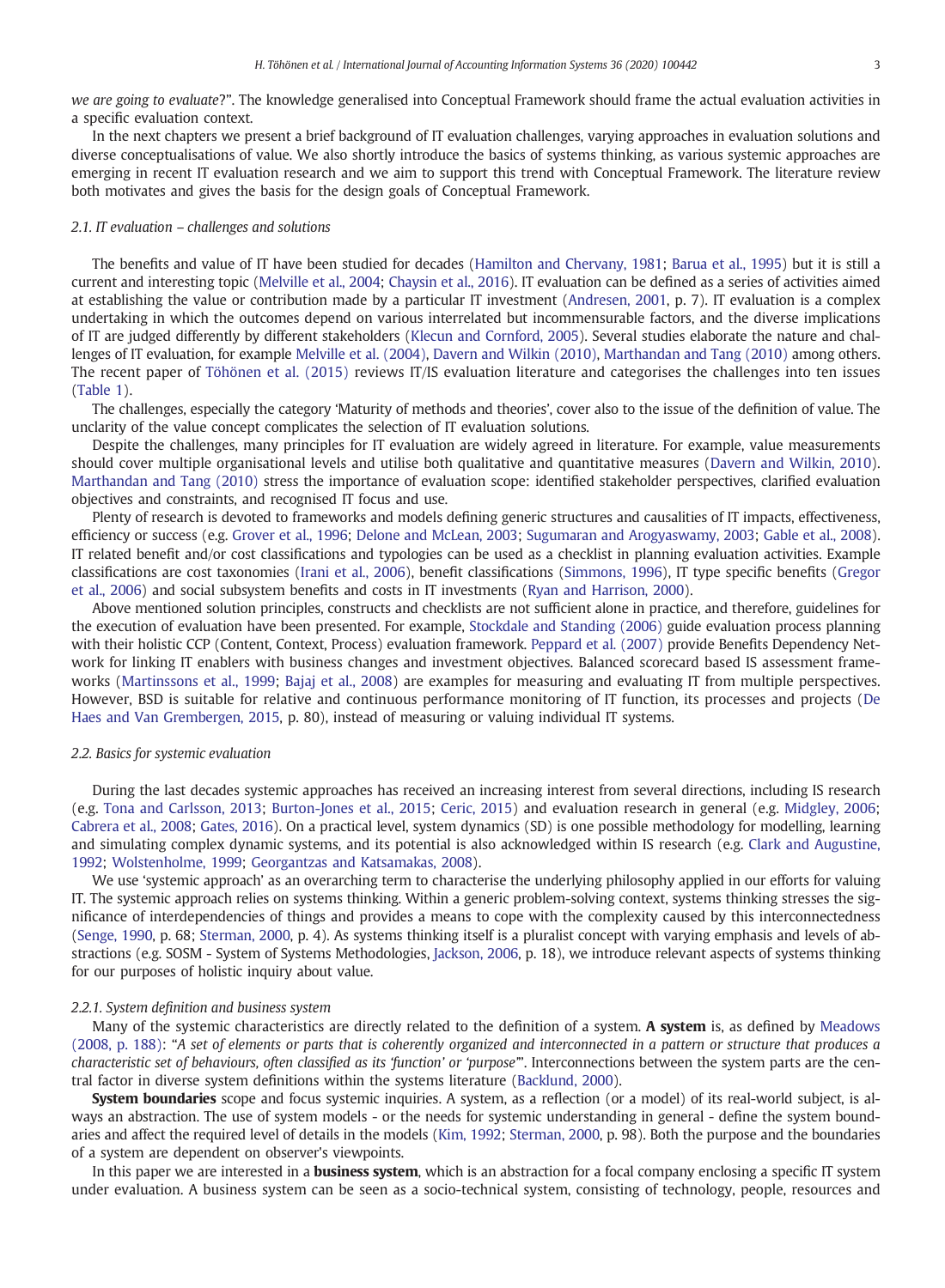processes (Ryan and Harrison, 2000; Palvia et al., 2001). The boundaries of a business system – with its elements and their interconnections – define the playground for investigating how a specific IT system contributes to the business system's purpose.

#### 2.2.2. Systemic characteristics

An open system has an environment. A system boundary is between the system and its environment, and an open system is in interaction with its environment (Ackoff, 1971). System elements interacting with each other create the behaviour of the system. Systemic behaviour is easy to perceive as counterintuitive. Causes and effects are commonly separated by time and space; there are delays and multiple levels of causes and effects, and because of circular connections (i.e. feedbacks or closed-loops) cause and effect can replace one another (Gharajedaghi, 2011, p. 48). System state at a moment of time is a snapshot of system behaviour, and the state represents the relevant properties which that system has at that time (Ackoff, 1971).

The concept of **emergent** property is central in systems thinking. A system's behaviour cannot be defined as the sum of the actions of its parts, but the behaviour is a product of interactions where parts together create the dynamic nature of the system (Gharajedaghi, 2011, p. 45). IT/IS research has identified many kinds of complementary or value-conversion contingency factors (e.g. Lee, 2001; Gregor et al., 2006) which together affect how well IT succeeds or creates value. Indeed, IT has no inherent value and is not used in a vacuum (Peppard et al., 2007). To phrase this same issue in a system's language: the success and/or value of IT is an emergent property of a system. Value is created through the synergy of IT and other system elements.

#### 2.3. Value and valuing approaches

Value is a multifaceted concept with roots traceable to the beginning of Western philosophy (Ng and Smith, 2012). Regardless of its long philosophical history, value is still a vague and inconsistently used term (Bengtsson, 2004).

Modern philosophical foundations for value studies are distilled under the discipline of axiology. Traditional axiology is interested in understanding and explaining goodness: what things are good, how good they are, and how their goodness is related to one another (Schroeder, 2008). Many axiological questions are embedded as a background in modern economic and management research disciplines. For example, the questions 'why something is good' and 'is this goodness existing as an objective state of the world, or is it a subjective state of mind', have strongly affected the evolution of value definitions in marketing research (e.g. customer value dimensions by Holbrook (1994) and service-dominant logic by Vargo and Lusch (2004, 2008)). Why something is good is related to the debate over intrinsic and instrumental (or extrinsic) value. If something is intrinsically valuable, its value is in virtue of its intrinsic properties - it is valuable as-is (Schroeder, 2008). The chain of justification follows instrumental value leading to another valuable thing (Bengtsson, 2004), and only the system boundaries of our investigations can eventually set the end point.

Regarding the other central question about objective/subjective value, the historical atomistic view sees value as the essence of an object, while the modern phenomenal view argues that value is always created or experienced between subject and object. Phenomenal value is emergent and created as a result of interactions of subject and object in a dynamic context (Ng and Smith, 2012).

#### 2.3.1. Multidisciplinary value approaches

Next we introduce different interpretations or logics for defining the concept of value. For our research, they provide the necessary elements for defining the systemic understanding of value.

Value in exchange. Traditional economic approaches consider value in the context of exchange between supplier and customer: an object's value stems from the utilities or satisfactories the object provides for the customer, and this value is represented by the price the consumer is willing to pay (Richins, 1994). According to this view, value is related to utility and to the power of exchanging this utility with other utilities. In marketing research, this value is called as value-in-exchange - "value-inexchange is the negotiated evaluation that buyers and sellers offer and receive among themselves." (Kowalkowski, 2011).

Value in use. Recent service management and marketing research, especially the service-dominant logic initiative, have emphasised the importance of value-in-use concept. Where value-in-exchange attaches value to an offering or a service, valuein-use lies in the use situations and experiences as perceived by the beneficiary. Value-in-use is phenomenal, experiential, contextual, and laden with meaning (Vargo and Lusch, 2008). Within sustainable business relationships between a supplier and a consumer, value-in-exchange is only possible if value-in-use is created (Grönroos, 2008). Value as experience includes both hedonic and utilitarian value (Gummerus, 2011, p. 25).

Net value. Value-in-exchange and value-in-use are abstract concepts aiding to understand the essence of customer value and value creation in general. The net value approach is a practical and well-known conceptualisation for value, and its main principle is familiar from economics and marketing. Net value is a trade-off of benefits or utility (i.e. positive consequences) and sacrifices or costs (i.e. negative consequences) (Ng and Smith, 2012; Khalifa, 2004; Walters and Lancaster, 1999). In customer value literature, net value is considered to be a preferential judgment of the customer (Ng and Smith, 2012).

Means-end. Another preferential judgment approach for value is means-end laddering theory (Gutman, 1982; Woodruff, 1997). In the means-end approach, value lies in the capabilities of offering's attributes to provide the desired consequences, i.e. to act as a means to an end. Within the net value approach value rests in an outcome evaluation, while in the means-end approach, value is an instrumental factor in achieving the outcome. These two approaches are not necessarily mutually exclusive and they are often considered simultaneously (Ng and Smith, 2012).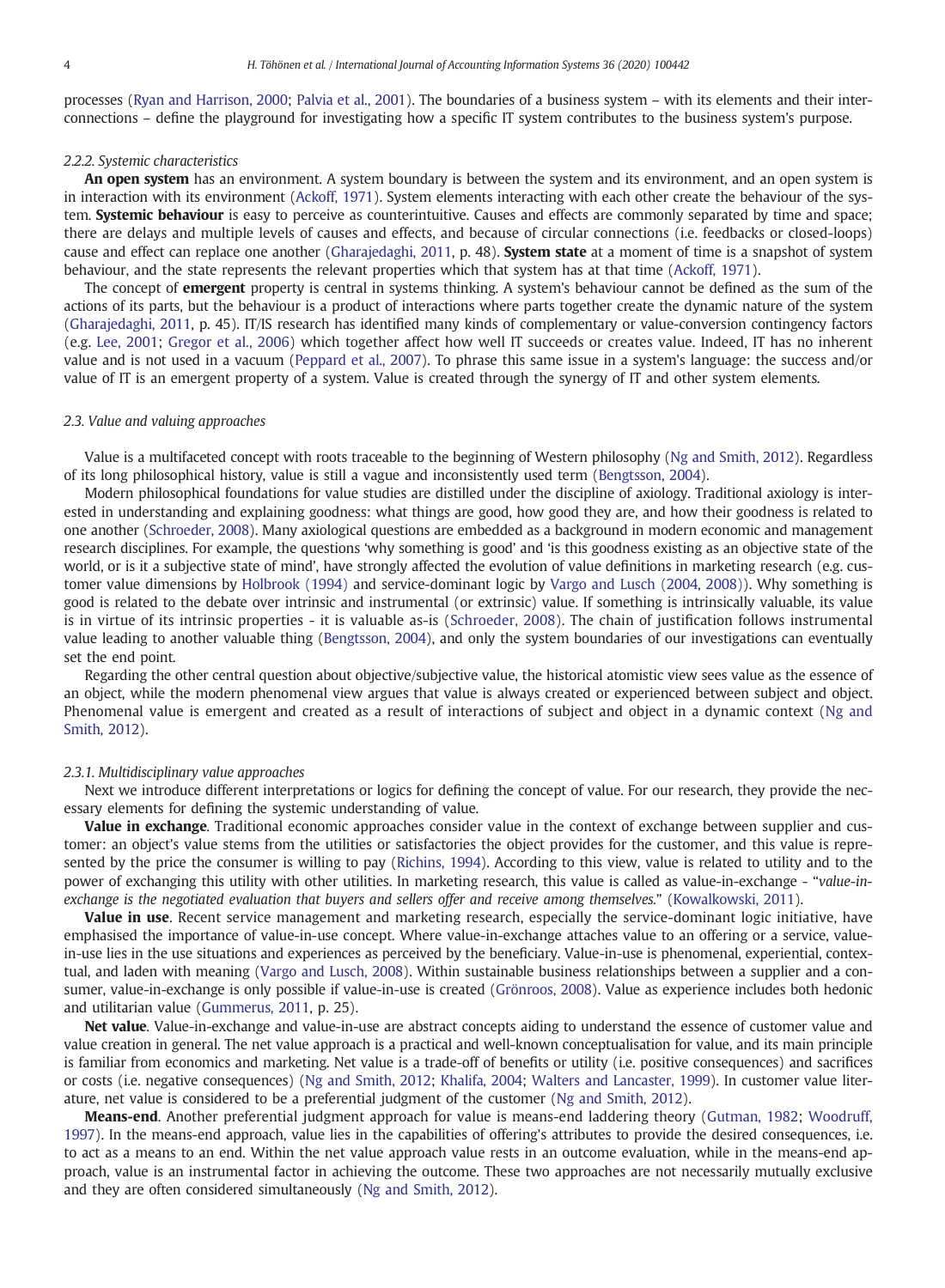Value creation vs. value determination. Gummerus (2011) distinguishes between value creation and value determination. The value creation view focuses on processes and mechanisms, answering where and how value is created. Value determination answers whether and how much value exists. Value determination elaborates the outcomes of value creation, thus reflecting value snapshots and utilising varying value approaches (e.g. net value). Value creation and determination are closely interdependent, but the distinction of these two helps in the search for the root causes of value outcomes. Gummerus focuses on customer value, but the separation of value creation and value determination is also applicable in IT value evaluation, and for example, promotes the introduction of predictive measures in addition to backward-looking and lagging measures.

Systemic value. Systemic value is identified as complementary to objective, economic and rational value (Marchand and Raymond, 2008). Gharajedaghi (2011, p. 46) characterises systemic value as emergent, dynamic and reproduced continuously online in real time. Vargo et al. (2017) elaborate the systemic view on value in the context of service-dominant logic. Value is a multidimensional system level construct (i.e. an emergent property), that is co-created and phenomenologically experienced through complex interactions among multiple actors. The systemic view of value encompasses both value-in-exchange and value-in-use. Because value is phenomenological, multidimensional and emergent, the determination of value differs throughout an ecosystem (Vargo et al., 2017).

#### 2.3.2. IT/IS value approaches

IT business value is traditionally used as an umbrella term for the contributions of IT on company performance (Barua et al., 1995; Mukhopadhyay et al., 1995; Tallon et al., 2000; Melville et al., 2004). Under this umbrella, value can mean direct economic performance or it can be interpreted as a bundle of benefits.

Direct economic performance is evaluated with financial measures like Return on Investment (ROI), net present value (NPV), profitability, cost reductions or an increase in sales. However, financial value interpretations face challenges accounting for IT's hidden, intangible and indirect impacts (Martinssons et al., 1999; Marthandan and Tang, 2010), and thus, these challenges are often considered a black box problem (Bengtsson, 2004; Lee, 2001; Chan, 2000).

The 'bundle of benefits' value approach opens the above mentioned black box by recognising beneficial IT impacts on different organisational levels (e.g. Mirani and Lederer, 1998; Ryan and Harrison, 2000; Gregor et al., 2006). Beneficial impacts are further valued by intermediate measures like perceived usefulness, employee productivity, process cost efficiency or IT's effectiveness in supporting decision making (Simmons, 1996; Venkatesh and Davis, 2000; Tallon et al., 2000).

Synergy views emphasise synergetic performance impacts as a result of alignment between IT, business goals and a variety of complementary organisational factors (e.g. Brynjolfsson and Hitt, 2000; Wiengarten et al., 2013; Hiekkanen, 2016). The issue of synergy is central when aiming for a holistic and integrative valuing of IT. Synergy leads us to consider value as an emergent property of a business system: value is created and affected as a result of synergetic interactions of the system elements (e.g. people, processes and technology). The forthcoming sections provide backgrounds for systemic approach, on which we rely for handling the complexities of synergy and emergency.

#### 2.4. Motivation and design goals for Conceptual Framework

During the last decades, IT evaluation research has devoted itself to opening the 'black box' of IT impacts within a business system, thus emphasising multiperspective and integrative evaluation approaches (e.g. Marthandan and Tang, 2010). However, from the conceptual point of view, available definitions of value do not match the otherwise holistic and systemic perspective for IT impacts. Typically, the definition of value is implicit to the evaluation method or the IT value/IT business value is an encompassing term referring to a wide array of impacts on organisational performance. We argue that the scattered nature of the definition of value is complicating the selection of appropriate evaluation and valuing methods, and there is a need for integrative and practically relevant value conceptualisation in the context of IT evaluation.

Within design science the artifacts are designed and investigated in context, and conceptual frameworks in general set the basis for understanding the context and the overall problem domain the artifacts interact with (Wieringa, 2014). In our case, this means that Conceptual Framework should support IT evaluation in acknowledging and merging with the evaluation context. We arrange the design goals of Conceptual Framework around three contextual aspects:

- 1. IT evaluation purpose and process
- 2. Focus of IT and focus of decisions
- 3. Systemic nature of the problem domain

The first contextual design aspect builds on IT evaluation general purpose and process, the **purpose** stated as "establishing the value or contribution made by a particular IT investment" and a **process** view stated as a "series of activities incorporating understanding, measurement and assessment" (Andresen, 2001). These aspects cover identification of IT impacts, valuing those impacts (i.e. judging the goodness) and explicating the value.

The second aspect suggests Conceptual Framework to acknowledge varying purposes of IT (focus of IT) and different demands of IT decision making for the evaluation outcomes (focus of decisions). The **focus of IT** can be for example efficiency through automation, effectiveness through information, or new business through transformation (Andresen, 2001, orig. Remenyi et al., 1991). The focus of IT affects the evaluation approach, since no single method is suitable for all kinds of IT systems (Palvia et al., 2001) The focus of IT influences the scope and broadness of evaluation by indicating the relevant stakeholders, processes and goals of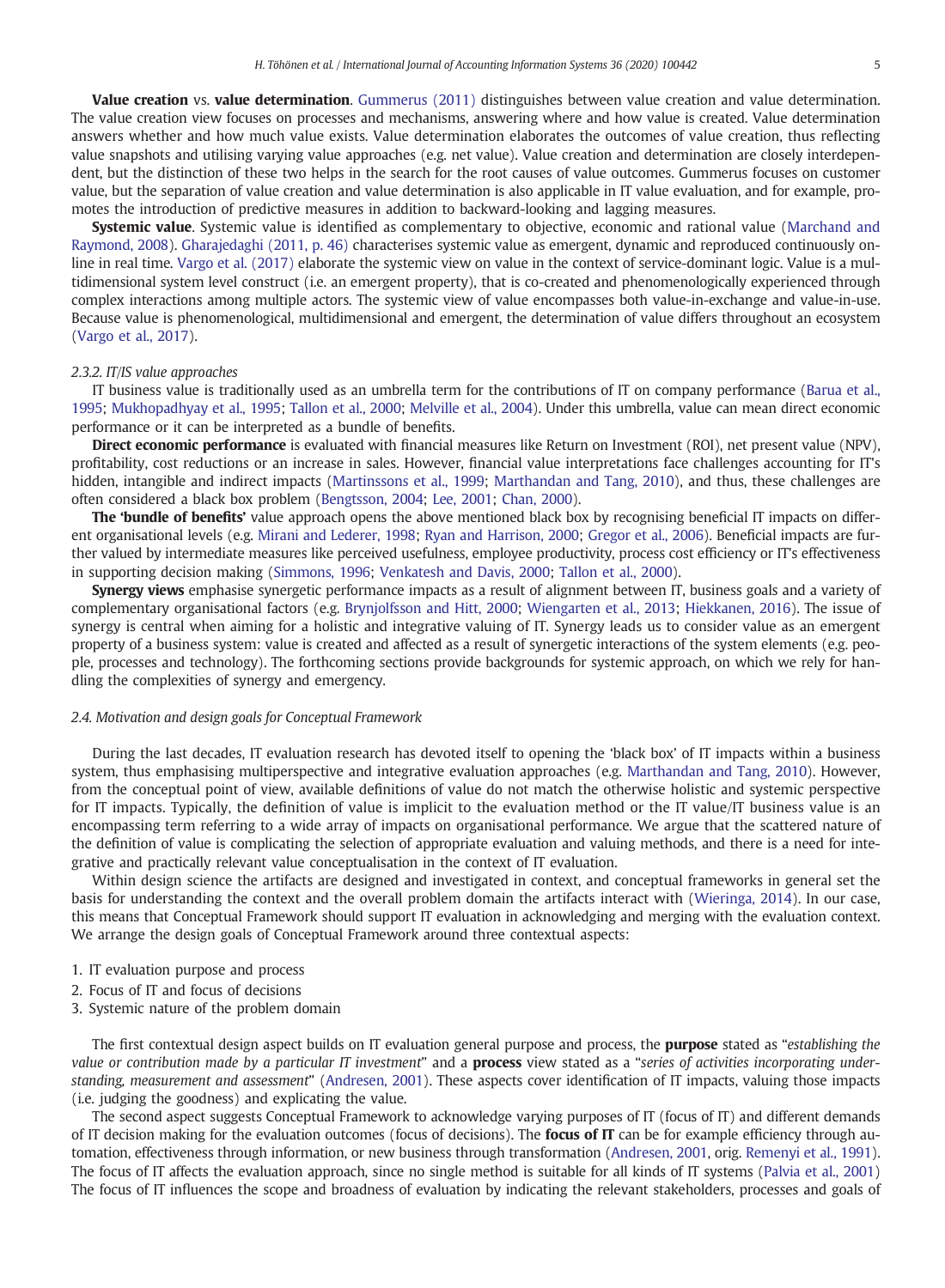the business system. The goals and their hierarchies within a business system are focal when further elaborating upon different meanings of benefits and value.

In many cases, IT evaluation should produce information for decision-making, thus the **focus of decisions** sets requirements for the expected evaluation outcomes i.e. value information. For example, the decisions can be about new investments that require absolute monetary estimates about the lifecycle costs of IT and expected benefits with their economic worth. In another case, there is a need to improve existing IT application alignment through organisation, thus the evaluation should provide relative information for prioritising improvements within the business system. As the different decisions require different kinds of supporting information, evaluation should be able to provide different abstractions to the IT value information, for example either absolute or relative, quantitative or qualitative. Even different forms of valuing logic are required to produce the desired value information.

The third aspect recognises the **systemic nature** of the problem domain. As the IT value evaluation is a complex sociotechnical phenomenon, Conceptual Framework should prepare for handling the issue of complexity and the need for integrating multiperspective and multidimensional meanings of value with a systemic approach.

The pursuit for value information can be operationalised via value questions, which frame the evaluation context and guide the evaluation activities (Fig. 1). The value questions elaborate the different viewpoints and abstractions for value. Conceptual Framework binds value questions logically together and at the same time proposes concepts and guidelines for answering the questions.

#### 3. Methodology

The contribution of this paper is a conceptual framework. Within design science research, conceptual frameworks have a central role as an element in theory building, as well as a basis for designing solutions for practical problems. According to Wieringa (2014, p. 43), conceptual framework is used "to frame a research problem, describe phenomena, and analyze their structure". Conceptual framework can be a set of multifaceted constructs for defining and understanding the phenomenon and constructed artifacts related to the phenomenon in a specified problem context (Wieringa, 2014, p. 73).

#### 3.1. Design science as a research approach

Our research follows a case-based design science approach. The general purpose of design science is twofold: 1) to solve construction or improvement problems in a given context, and 2) to generalise design knowledge about the solutions in context (Hevner et al., 2004; Wieringa, 2014). Design science contributions are artificial constructions - artifacts - including constructs, models and methods. Artifacts are instantiated (i.e. realised) in the problem environment as new innovations or an improved state of affairs (March and Smith, 1995). From a scientific point of view, artifacts both represent and are the source for generalised knowledge contributions that for example identify essences and relationships in the research territory (i.e. conceptual knowledge), describe and explain things (i.e. descriptive knowledge) or prescribe how to achieve desired ends (prescriptive knowledge) (Iivari, 2007). Knowledge contribution is the distinctive research element that separates design science from mere one shot problem solving activity (Hevner et al., 2004).

The core process of design science is a build-and-evaluate loop, which covers artifact design and its utility evaluation. Knowledge contribution is also generated and evaluated through the build action (March and Smith, 1995; Hevner et al., 2004).



Fig. 1. Evaluation context and positioning Conceptual Framework in a continuum of understanding the problem of IT evaluation and utilising this understanding in evaluation solutions.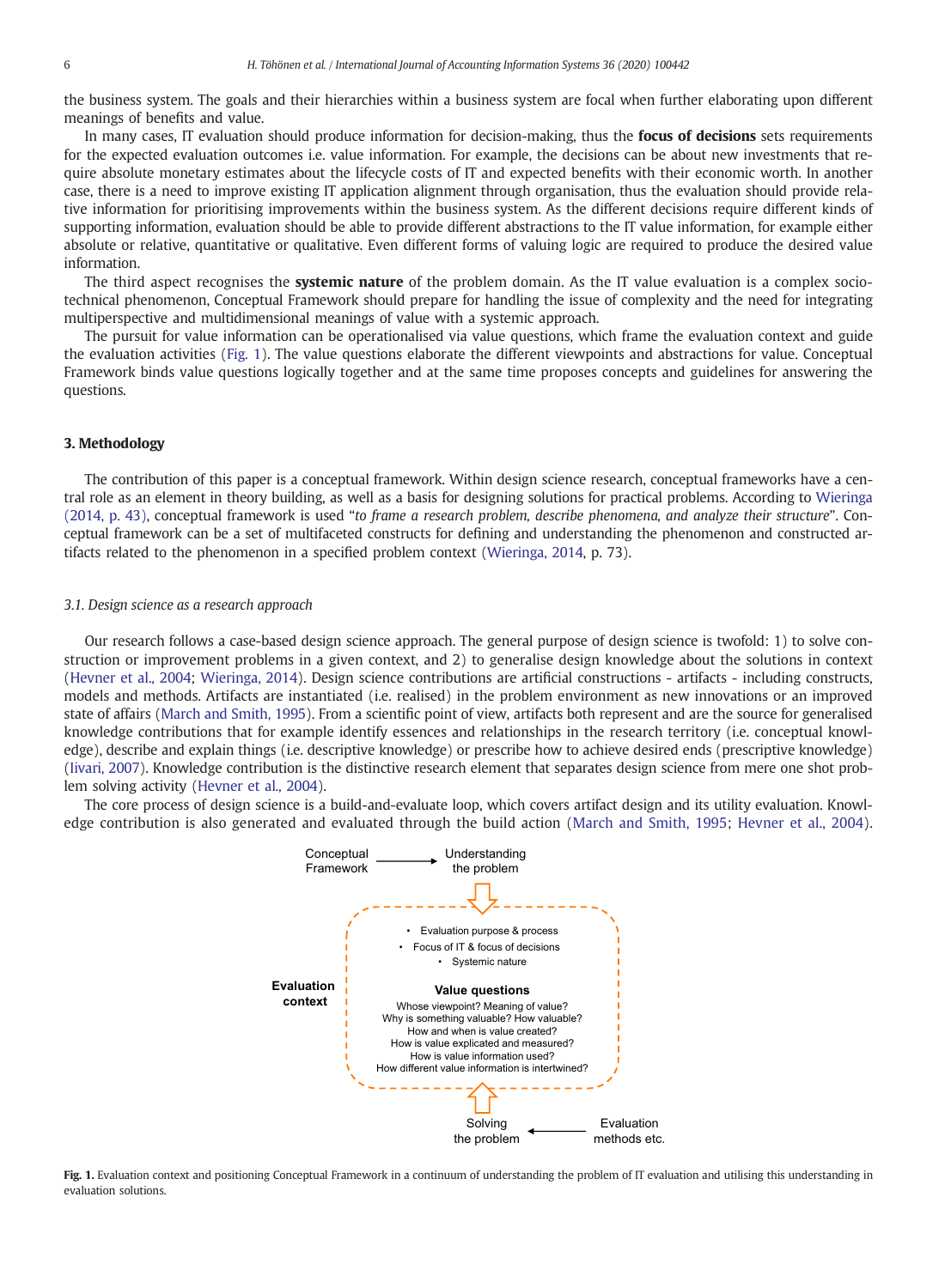Together the construction-oriented problem solving and the seeking of generalisable knowledge form iterations of design and investigation (Wieringa, 2014).

In this paper we focus especially on the conceptual knowledge contribution (Iivari, 2007) and report a generalised understanding for the phenomenon of IT value evaluation. Our knowledge contribution is called as Conceptual Framework. The problemsolving iterations in the overall design science project concentrated on building and testing a solution artifact - Systemic Evaluation Approach - for IT value evaluation. Conceptual Framework is the part of Systemic Evaluation Approach, $1$  which in this paper is only treated as a provider of case experiences for justifying and assessing the choices made with Conceptual Framework. By scoping out the prescriptive knowledge reporting of Systemic Evaluation Approach from this paper, we can assure proper space and quality for presenting and reasoning Conceptual Framework.

#### 3.2. Case descriptions and data analysis

All the five case companies (Table 2) were customers of an IT service provider, hereafter called 'Host Company'. Aalto University research group has been doing research co-operation with Host Company's service development since 2012, and the first Case A started in spring 2013. Data from the last Case E was collected on spring 2015. The first implementation of Systemic Evaluation Approach with initial versions of Conceptual Framework was developed in Case A and the implementations were tested and further developed in the following cases.

All the cases had a specific – existing or future – IT system under evaluation, whose value and value creation mechanism was the topic of interest. The overall workflow in all cases followed the steps: get familiar with the evaluation topic, set up an evaluation team, clarify the evaluation goals, model value creation and define metrics for explicating the value. Work methods utilised workshops, interviews, document analysis and system modelling/simulation with system dynamics.

From a research methods point of view, the first three Cases A to C followed action research approach. In Case A, the first author had a leading role in developing and using Systemic Evaluation Approach (Töhönen et al., 2014), while in Cases B and C the first author supported Host company participants in using and further developing the artifact. Rest of the cases D and E followed case study approach, where researcher participated in evaluation workshops and other activities as an observer and commentator. In all the cases, evaluation team members were interviewed after the case completion.

In addition to workshops and interviews, data was collected in the form of process descriptions and memos of working meetings. Written data together with transcribed workshops and meetings was combined, coded and analysed in Atlas.ti software.

Focal points for data analysis were: roles and responsibilities of evaluation stakeholders, individual, process and organisational goals and how IT was impacting those goals. Roles and responsibilities provided the first insights into multiple levels of analysis for IT value. Insights into the processes and their goals gave the backbone for linking individual goals into the organisational goals. In order to understand the organisational goals, explicit models for earnings logic per case were drafted. All the cases built a cause-and-effect value creation diagram(s) as an intermediary outcomes. These visual models combined the evaluation team's shared understanding of how different goals, IT impacts and several affecting (enabling, blocking or complementing) factors we linked together. These models were the primary source for identifying different valuing logics, abstraction levels and evaluation views for presenting the outcomes of valuing efforts.

The data analysis, combined with literature analysis for value and IT evaluation, evolved to the initial versions of Conceptual Framework. For the final version presented in this paper, two intermediary analysis tools were utilised. Appendixes A and B analyses and maps the cases with the constructs of Conceptual Framework. Snapshots from the Appendixes are used to demonstrate the utility of Conceptual Framework (Section 5). Appendix C contains criteria for building the mapping used in Appendixes A and B.

#### 3.3. Methods for assessing Conceptual Framework

We utilise three sets of criteria for assessing<sup>2</sup> the relevance and utility of the presented Conceptual Framework (Table 3):

- 1) Assessment with respect to the design goals
- 2) Assessing the construct validity
- 3) Assessing new knowledge with respect to existing knowledge base

The design goals emphasise how Conceptual Framework should help in recognising the evaluation context. Design goals are elaborated under Background Section 2.4.

Construct validity "the extent to which an application of a construct to phenomena is warranted" (Wieringa, 2014, p. 90), is the principal assessment criteria for conceptual frameworks in general. We use retrospectively the artifact development cases for mapping the constructs of Conceptual Framework to the real life examples (Appendixes A and B). To assess the degree of construct validity, we apply the requirements formulated by Wieringa (2014), as described in Table 3.

Systemic Evaluation Approach covers conceptual basis, methods basis and workflow basis.

<sup>2</sup> 'Evaluation' of research contributions is an elemental phase in Design Science research process (Peffers et al., 2007). However, throughout this paper, with regard to the evaluation of research contributions, we replace the term 'evaluation' with 'assessment'. By doing this, we use 'evaluation' only in the context of IT value evaluation, and avoid possible confusion and overloading of the term.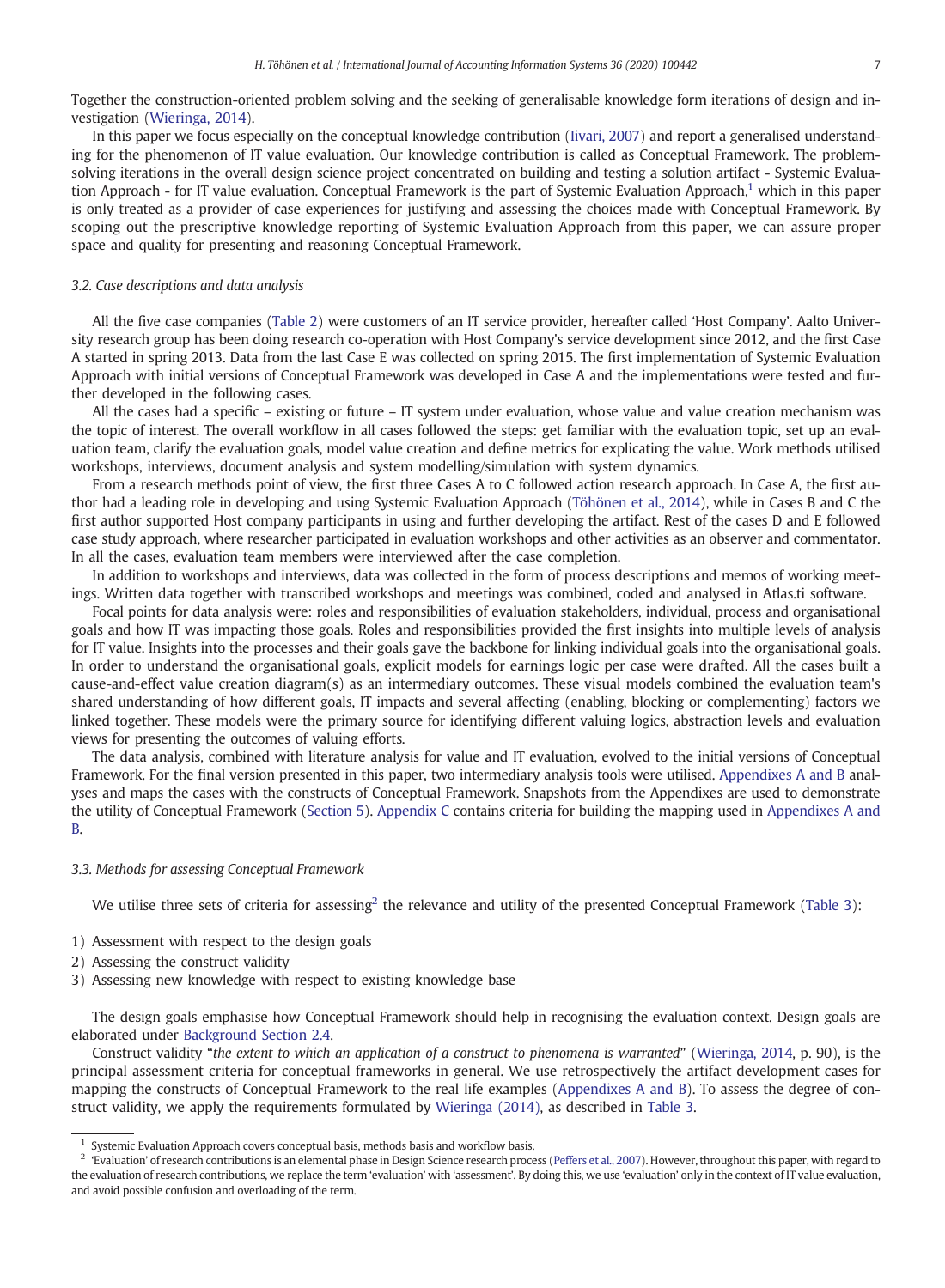$T = T$ 

| rapic 4 |  |  |                                                  |  |
|---------|--|--|--------------------------------------------------|--|
|         |  |  | The cases and their IT systems under evaluation. |  |

| Case | Domain                                    | Target IT system                                             |
|------|-------------------------------------------|--------------------------------------------------------------|
|      | Gambling & gaming provider                | Existing game management system (GMS)                        |
|      | Network service & infrastructure provider | Existing billing & ticketing system                          |
|      | Grocery retailing                         | Future Enterprise Resource Planning (ERP)                    |
|      | Computer & communications security        | Existing travel expense management system                    |
|      | Communication networks & service provider | Future cloud-based product development & testing environment |

The third line of assessment is common to all research. The knowledge contribution has to offer something new to the existing knowledge base and the contribution should be interesting (Hevner et al., 2004). As pointed out in the literature section, the novelty of our contribution leans on integrative and holistic approach for valuing IT within a business system. The degree of interestingness is also assessed together with the relevancy of Conceptual Framework for the study cases as described in Appendixes A and B.

#### 4. Conceptual Framework

In our approach IT value evaluation consist of two parts: identifying the impacts of IT and judging the goodness (i.e. valuing) of those impacts. Evaluation is always done in a context that is defined by the focus of IT under evaluation and the focus of decisions defining the purpose of required value information.

Conceptual Framework (Fig. 2) covers three perspectives: 1) the levels of analysis for investigating the value in a business system, 2) the valuing logics for defining the valuing mechanisms and the value concept itself, and 3) the evaluation views for systemic and operationalisation aspects over the lifecycle of value. Together these three perspectives aim to clarify and interlink the heterogeneous mixture of concepts for value creation, determination and presentation.

#### 4.1. Analysis levels

The idea of multiple levels of analysis is the key to understanding the different interpretations of value at different positions of the organisation. Different interpretations and reasons about what is considered valuable form a starting point for systemic understanding about the business system. According to Gharajedaghi (2011, p. 93) we can apply the iterative process of holistic thinking for understanding complexity. The cyclic process elaborates a system's function (what does it do), structure (what are its components), and process (how does it work) at the different levels of organisation. Each round of these questions gives insights into a subsystem's goals, as well as to the structures and processes as a means for reaching those goals. IT impacts can be valuated directly against the goals or valuated at a means level, i.e. evaluating what the degree of IT's support or fit for the means in reaching the goals is. From the overall business system point of view, goals and means form chained cause-and-effect structures. These multilevel cause-and-effect structures are the target for multiple levels of analysis, and form the basis of systemic understanding.

Our scope of evaluation is on a single company that is analysed as a socio-technical business system. We propose three initial levels as a basis for analysing IT impacts: organisational, process, and individual users. This set of levels preserves Conceptual Framework simple enough for general applicability while still granting practical granularity for finding initial touchpoints for analysis. The touchpoints should help in finding the business system's overall goals (organisational level analysis), system's structure and functions (process level analysis) and users' subjective perceptions about IT impacts (individual level analysis).

Organisational level analysis focuses on the total impacts of IT to the company or business unit performance (Barua et al., 1995; Marthandan and Tang, 2010). This level of analysis is typically operationalised, for example, as profitability, Return on Investment (ROI) or Net Present Value (NPV)-type financial measures (e.g. Seddon et al., 1999; Martinssons et al., 1999; Petter et al., 2008). Organisational level analysis is driven by both operational and strategic business goals, which are further propagated downwards to guide the goals of process and individual levels. The goals identified from the organisational level should also act as a proxy towards the environment (i.e. markets with customers, partners and competitors) of the business system. By excluding the markets outside the business system boundaries, we deliberately limit the scope of evaluation and assume that organisational goals are aligned with the current environment.

#### Table 3

Assessment criteria for Conceptual Framework.

| Design goals (Section 2.4)                                                                           | Construct validity (Wieringa, 2014, p. 88)                                                                                                                                                                       | Knowledge (Hevner et al., 2004)                          |
|------------------------------------------------------------------------------------------------------|------------------------------------------------------------------------------------------------------------------------------------------------------------------------------------------------------------------|----------------------------------------------------------|
| -IT evaluation general purpose and process<br>-Focus of IT, focus of decisions<br>-Systemic approach | -Explicit definitions<br>-Unambiguous classification of the instances of the concepts<br>-Indicators and capturing of the intended meaning of the constructs<br>-Avoiding bias in measurements of the indicators | -Contributions are new<br>-Contributions are interesting |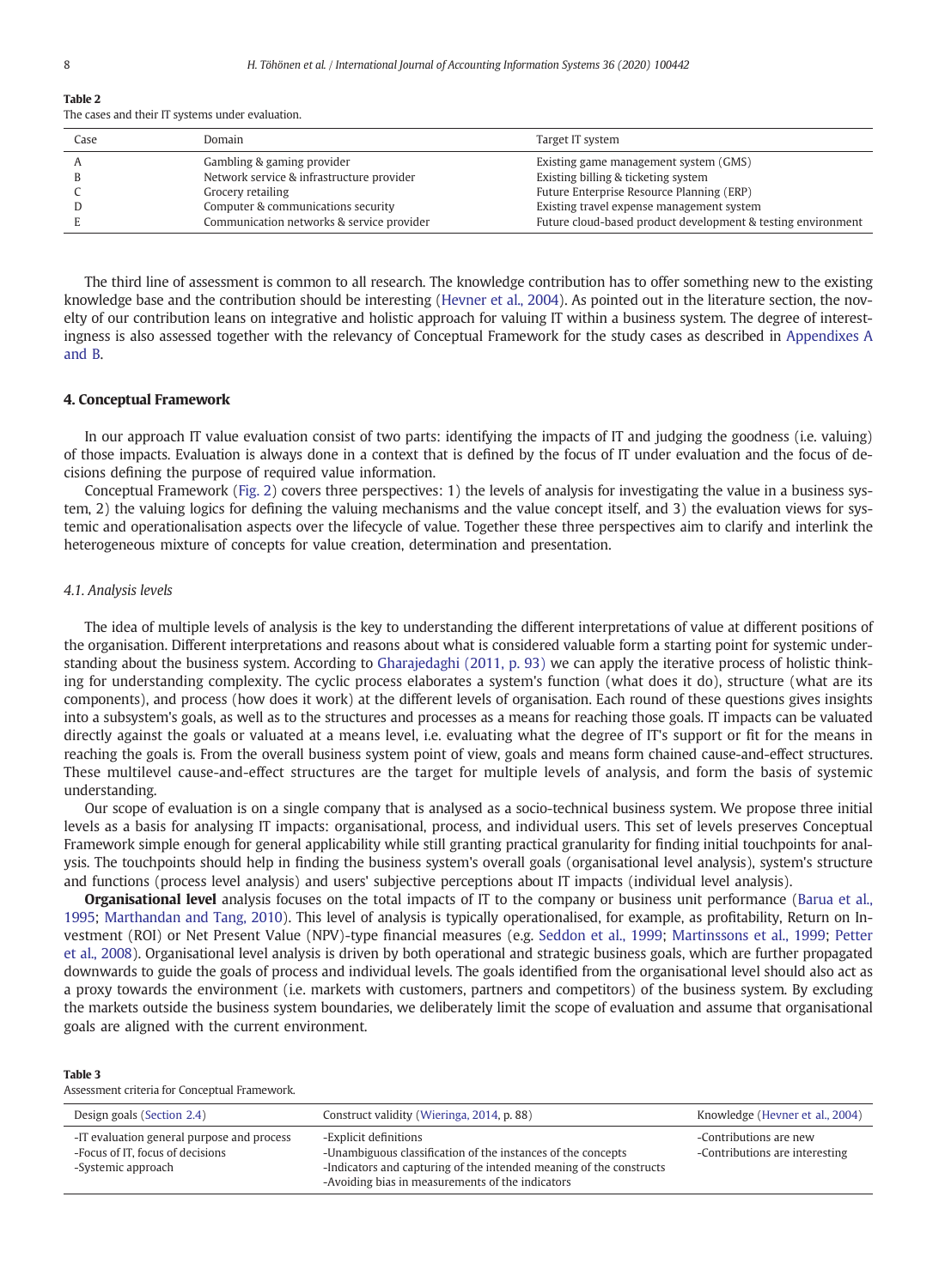H. Töhönen et al. / International Journal of Accounting Information Systems 36 (2020) 100442 9



Fig. 2. Conceptual Framework with three perspectives for valuing IT.

Process level is argued to be the location where the first-order impacts of IT investments occur and the benefits for the organisation are realised (e.g. Barua et al., 1995; Tallon et al., 2000; Melville et al., 2004). A business process turns organisational resources and investments into business value (Davern and Kauffman, 2000) and IT improves individual business processes and/or interprocess linkages (Tallon et al., 2000). Examples of business processes are inbound logistics, manufacturing, sales, distribution and customer service, and their success is operationalised through measures of operational efficiency, flexibility or customer service (Melville et al., 2004).

Even though the process level is the primary locus for analysing IT's organisational impacts, **individual** users are in many cases the first interface between the IT and the enclosing business system. Users provide data and information into information systems and exploit the information processed and distributed by IT. Individual users act as an important mediating factor between the IT impacts and organisational net benefits (e.g. Tallon et al., 2000; Delone and McLean, 2003; Gable et al., 2008). Users' perceptions about the IT's usefulness and ease of use affect intentions to use IT (Venkatesh and Davis, 2000). Individual users can provide rich and meaningful diagnostic assessment of the contributions of IT to the business, without the problems of time lags, noise and overly broad measures (Davern and Wilkin, 2010).

#### 4.2. Valuing logics

This part of Conceptual Framework covers three general approaches for defining the value. The approaches differ in how they emphasise either outputs of value determination, explication of value creation mechanisms or raw perceptions in use situations. Together these valuing logics acknowledge both value affecting factors and the results of those factors within a business system. This kind of systemic view to valuing is not limited to only short-term value snapshots, but also recognises the rationales for long-term trends.

Net comparison logic focuses on explicit value determination by comparing the difference between benefits and sacrifices. Value is an output of conscious judgment. This logic combines the purpose of exchange value, broadly defined as "goodness for exchange with something" (Ng and Smith, 2012), with the mechanisms of net value approach. The net value approach always has two value-driving elements, as it is defined as the trade-off in positive consequences (benefits) or desired outcomes and negative consequences (sacrifice) or costs (e.g. Wiseman, 1992; Walters and Lancaster, 1999; Khalifa, 2004).

Net comparison logic is not tied to any specific level of analysis, even though many financial value statements at an organisational level are the result of net comparison logic. For example, at an organisational level of analysis, net comparison can produce an overall value for IT investment based on the estimated monetary value of benefits minus estimated costs during the investment time horizon. The resulted information is used to decide whether the investment is accepted or not. In a process level example, we can compare the IT-enhanced process productivity changes with the IT's purchase and maintenance costs. This information is further used to decide a budget for improving the process and IT alignment. At the individual level, an employee can, for example, compare the effects of IT to her task performance with the additional work required by the IT, and based on this feeling she decides to use an old workaround or invest more time in practicing the usage of IT.

Means-end logic puts focus on the mechanisms of value creation instead of the actual value outcome. In this paper, we parallel value creation with a network of cause-and-effect patterns. Network of causes-and-effects originates from the first order IT impacts at an individual level, through the processes to the organisation's performance.

We apply a means-end chain as a general building block in understanding systemic structures for value creation. Means-end chains form the hierarchies of goal structures – sequences of subordinate and superordinate goals (Pieters et al., 1995). These hierarchies can be used to link together the varying goals of different stakeholders within a business system. The linked goal structures (built from meansend chains) can be seen as value creation mechanisms, where IT impacts are traced and linked with consequences. Within value creation mechanisms, IT has instrumental value – value reflects IT's abilities to enable or facilitate achieving the desired goals.

Another way to clarify the differences between net comparison and means-end valuing logics is to consider their operationalising into different objectives and measurements through summative and formative evaluation approaches. According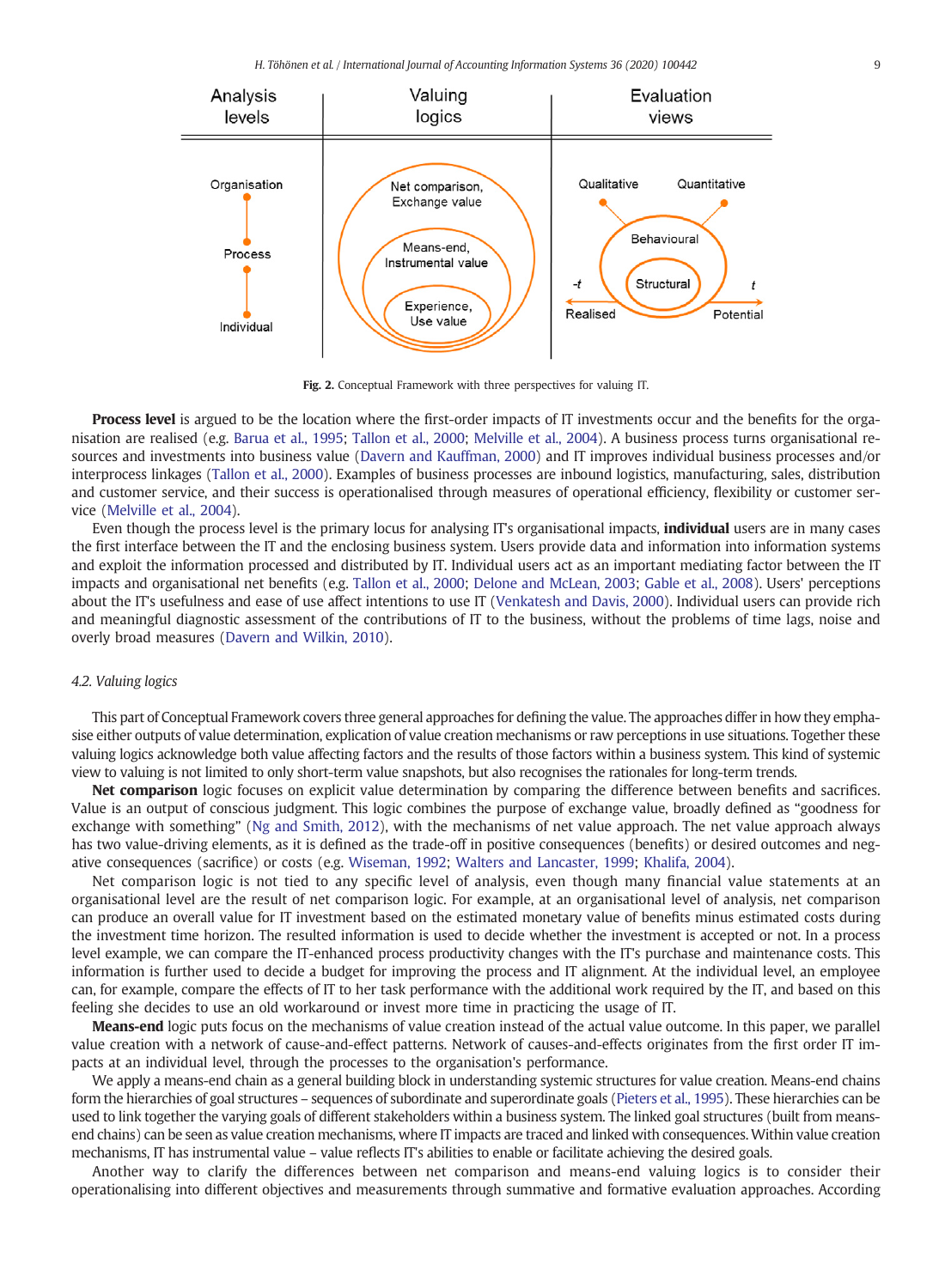to Hamilton and Chervany (1981), summative evaluation determines whether the system has achieved desired objectives. Instead, formative evaluation assesses the development process or means undertaken to accomplish the objectives. Summative evaluation corresponds with net comparison logic while formative evaluation resonates with means-end logic. Summative evaluation is operationalised as effectiveness-oriented objectives like improved inventory control and improved customer satisfaction. Formative evaluation emphasise efficiency-oriented objectives like resource consumption, production capability and resource investment.

**Experience logic** focuses on individuals' perceptions about how the IT impacts are realised in use context. Value is defined as a phenomenological practice of value creation from movement of actions, practices and processes within a dynamic constructed context (Ng and Smith, 2012). Value is something experienced, not something explicitly judged by comparing or evaluating pros and cons. The raw experience is often just a glimpse, before other valuing logics take over and develop on the memories of the experience. More time and space consumed between the experience (the actual value creating moment) and the moment of determining the value out from the experience, more possibilities there are for different interpretations, biases, measurement errors, and other 'noise' factors.

The reasons for recognising experiences worth its own valuing logic are the same as already presented with individual level of analysis. The value analysed from the individual level – both as experienced and further determined with perceptual or independently observable measures – serves as a starting point for the other valuing logics. As such, experience value reflects individuals' intention to use IT, that is an important complementary factor for IT's capabilities to meet the desired investment goals.

#### 4.3. Evaluation views

This part of Conceptual Framework proposes closely coupled views for elaborating systemic nature of value, value lifecycle over time and the explicitness of measuring and analysing value. Evaluation views are applied when modelling real world issues (interesting from the value creation and determination point of view) into evaluation models, and when analysing and extracting outcomes from the evaluation models.

A structural view for the business system is the basis for elaborating value, and all other evaluation views build on structural understanding. From a systemic perspective, structural view provides the understanding of value creating/affecting elements and their interconnections within a business system. These elements can represent different functions, processes, inputs and outputs of functions/processes, IT's impacts on these inputs/outputs or different complementary factors related to IT's impacts. Also metrics can be treated as system elements, especially if they control other elements or relationships. Another group of controloriented elements are different goals of system stakeholders. Examples of structural view value statements are: "This benefits us and this hinders the benefits", "This is valuable because it allows us to…" or "These issues affect our success".

A behavioural view enriches structural understanding and gets the system 'alive' by acknowledging the interactions of structural elements over time. Behavioural view provides insights into the business system state, and gives answers to the questions like "How much value?", "Is value increasing or decreasing?" or "What is the rate of change for value?". In general, time is the factor that separates the behaviour from the system structure: as soon as we consider a system in respect of time, we are considering system behaviour. Together system structure and behaviour form the basis for systemic value understanding, which in turn links different valuing logics and stakeholder perspectives to support each other and for common goals.

Behaviour of value elements and the overall system can be static or dynamic. Static value elements remain constant over time or their state changes are not related to the system history. For example, fixed software licence costs (a sacrifice) and a steady flow of processed transactions (a benefit) are examples of static value creating/affecting elements. Dynamic value changes over time and the behaviour is a function of a system's (or an element's) earlier state. Dynamic behaviour is already implicated on a structural system view by feedback relationships and accumulative type of elements (i.e. stocks or buffers). Feedbacks and buffers are sources for delays, which can cause counterintuitive effects on value. In general, overall value creation behaviour of a business system is dynamic by nature.

Time and the system behaviour are mediating factors between **potential** and **realised value**, which together form the continuum of value lifecycle. Potential value is the expected value in future, while realised value is something already happened and existing. Uncertainty about the system behaviour is the risk towards value realisation. Wiseman (1992) emphasises this risk of value realisation by calling potential benefits as benefit statements. Separation of benefit statements and realised benefits (cost or sacrifice statements respectively) pinpoints the importance of identifying the moderating or complementary factors affecting the value realisation. Together potential and realised value views create a temporal continuum that can cover the whole lifecycle of IT investment, from preparations of investment decisions to ensuring and improving paybacks of running IT system.

Structural and behavioural understanding for value creation and determination is operationalised into explicit knowledge through qualitative and/or quantitative views. Operationalisation can be targeted to value composing elements (e.g. benefits, sacrifices), value creating mechanisms (e.g. cause-and-effect relationships), outcomes of those mechanisms (e.g. net value) or other complementary factors for value creation (e.g. enablers, blockers). Qualitative-quantitative views can be applied to the different abstraction levels of value and value evaluation: to the type of measurements/data and to the type of systemic analysis.

Measurements provide data about the 'real world' issues under evaluation. These issues cover the IT impacts and other value affecting factors that feed value evaluation. The issues can be intangible, soft, or subjectively perceived impacts and factors like improved reporting or better flexibility in operations. The issues can also be characterised as tangible, hard and independently observable, like release of manual work or decreased number of production defects (e.g. Anandarajan and Wen, 1999; Ward et al., 2008). When measured, the issue is operationalised as a variable with a measurement scale. Nominal scales have no numerical or quantitative properties while ordinal, interval and ratio scales allow quantitative measurements. Quantitative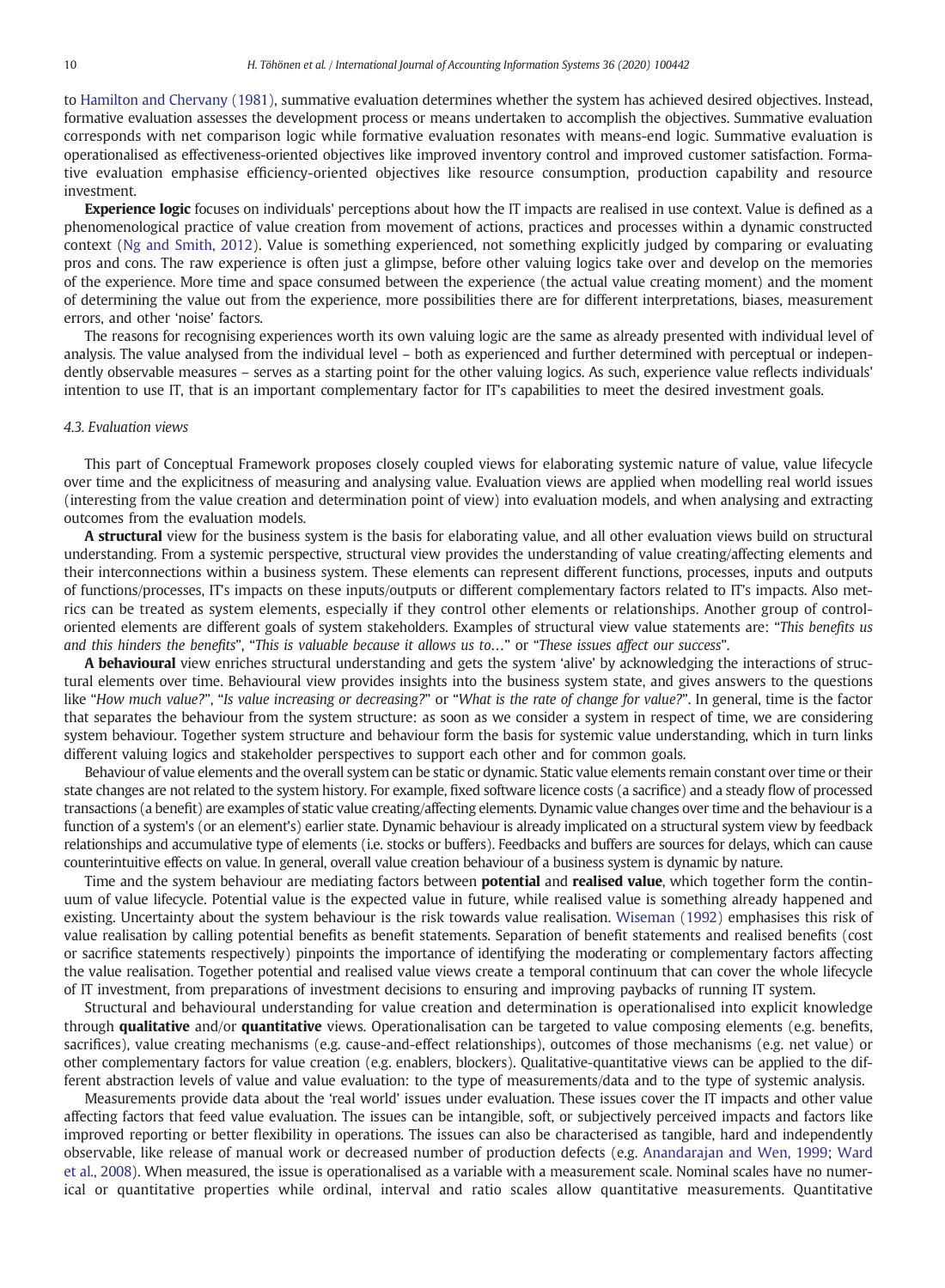measurements provide quantitative data as an output, they allow, for example, talking about amounts of variables (Cozby and Bates, 2011, p. 105–109). Qualitative measurements with nominal scales or other investigation methods like interviews, can produce qualitative data about the issue under evaluation, covering for example IT benefit categorisations or narratives of opinions and feelings about the IT impacts.

The systemic analysis for understanding value builds on either qualitative or quantitative data/measurements, or it mixes both. The analysis provides the evaluation outcomes, i.e. the answers for the case-specific questions about IT value. For characterising the overall systemic value understanding, we take the qualitative-quantitative analysis views from the field of system dynamics. Qualitative-quantitative views describe the overall extent of systemic understanding (Wolstenholme, 1999). Qualitative understanding gives the first insights to the system structures and interactions. This kind of information is useful in learning different views of stakeholders and creating a mutual awareness of the system, e.g. what is valuable, why it is valuable and how to affect its value. Quantitative understanding covers the mathematical representation of the system behaviour and state: numerical data and equations defining the scores and relationships of system variables and constants. As an evaluation outcome, this kind of information covers numerical facts or estimates, either absolute or relative, potential or realised. From a value operationalisation perspective, a qualitative system view identifies the 'placeholders' for the issues to be observed (i.e. metrics to be measured) while quantitative view attaches the instance data with equations and state information for the placeholders.

#### 5. Demonstrating Conceptual Framework

Next, we demonstrate how the constructs of Conceptual Framework help in understanding the phenomenon of IT value evaluation in our study cases. We use Case A as a continuous example covering all the parts of Conceptual Framework, and complement the presentation with samples from other cases. Case A involved a gaming operator and a legacy Game Management System (GMS). GMS was used for managing the lifecycle of various gaming products, from planning the gaming content, opening the games for public, closing the games, and to publishing game results.

#### 5.1. Samples for analysis levels

In the beginning of the evaluation process, analysis levels reminded to identify system stakeholders and their goals. The goals set the baselines for valuing various forms of IT impacts.

In Case A data was gathered from all three levels. The evaluation team had participants representing different stakeholders related to GMS. Stakeholders were interested in different impacts of GMS:

- Organisational level was represented by gaming product owners. Their primary focus was on gaming revenue.
- Process level was represented by gaming operators and game designers. They focused on gaming process throughput, quality and the attractiveness of gaming content.
- Both organisational level and process level stakeholders represented also *individual level* view as GMS users. They focused on routine task efficiency, minimization of human errors, and to the time saved for planning gaming content and improving overall work environment.

Multilevel analysis promoted a shared understanding between stakeholders and provided a 'common language' for business and technology people. The Case A team noted that the existing 'enterprise architecture'-style documentation had failed in creating proper common understanding.

Process level was the only analysis level clearly present in all cases. For example, in Case C (ERP), direct organisation and individual level analysis were missing. IT and business architects were used as proxies for organisational performance through merchandising and procure-to-pay business use cases. However, by the end of evaluation phase, the importance of linking the analysis more directly with marketing and sales goals increased.

In cases C and E (cloud based development environment) explicit individual level analysis was missing. One reason for this was the extent of the studied IT systems within the business system, causing that most analysis efforts were spent in elaborating process or organisation levels.

#### 5.2. Samples for valuing logics

Identifying different valuing logics helped in composing stakeholder's different value conceptualisations into a meaningful whole, instead of competing with each other. The cases introduced how value can be goodness in experiences, goodness of means in achieving goals or relative comparison with resources or sacrifices required to achieve the goodness.

In Case A, net comparison logic was used to calculate GMS impact on gaming turnover: impact on turnover  $=$  (gaming turnover with GMS  $-$  gaming turnover without GMS)  $-$  GMS costs. **Means-end logic** was used to demonstrate GMS importance as an enabling factor for gaming turnover. Several impact chains (called as value paths) from the GMS usage towards gaming turnover were identified, e.g. through work efficiency  $\rightarrow$  gaming content  $\rightarrow$  gaming volume, or content & process quality  $\rightarrow$  gaming quality  $\rightarrow$  brand image. Experience logic was used to demonstrate how the users perceived GMS automation releaving their time from repetitive routine tasks to more intelligent gaming content planning.

In overall, net comparison was used only in Case A. There were several reasons for that: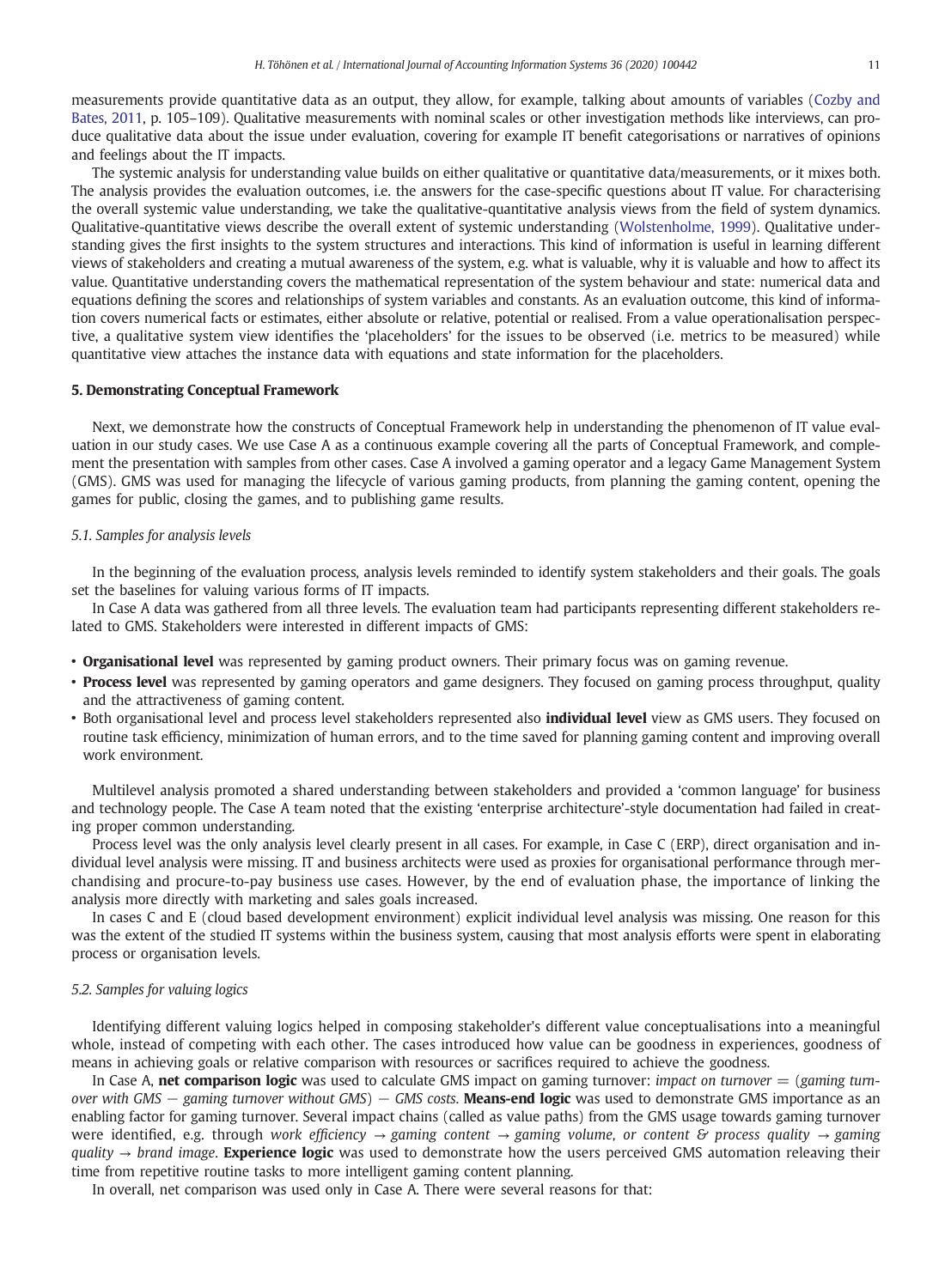- Benefits or costs were identified separately, and they did not form 'natural' counterparts with each other for net comparison.
- Benefits or costs identified were valued as means for achieving higher level goals, in other word, means-end logic was common in all cases.
- Evaluation goals were satisfied with structural information about the factors affecting net value. Evaluation goals did not yet require hard budgeting information.

Means-end logic was used in all cases. All the cases utilised structural cause-and-effect analysis for relating multilevel goals and IT impacts within the business system, and means-end valuing logic was a natural counterpart for that approach.

Experience logic was not applied in those cases where individual level analysis was not applied (ERP and Cloud development/ test environment cases).

#### 5.3. Samples for evaluation views

First, evaluation views suggested structural and behavioural viewpoints as a systemic glue for integrating different value conceptualisations. Secondly, qualitative-quantitative operationalisations for value supported evolutionary and incremental approach for IT evaluation. This means that intangible and complex IT impacts are not rejected from value evaluation just because they are hard to quantify, but their inclusion encourages for gradual improvements of measurements and quantification of soft value elements. It is also acceptable that evaluation provides at the same time both qualitative and quantitative value information.

In Case A, structural view revealed the impact chains (called as value paths), which visually showed how GMS was interconnected with several areas of the gaming process, and how these process areas were linked to the earnings logic of the gaming business.

Selected parts from the structural view were further evaluated by modelling their **behaviour over time**. For example, GMS impacts on manual workloads were visualised using qualitative causal-loop and stock-and-flow diagrams. The qualitative workload models revealed the value creation dynamics of the system and pinpointed value measures. The qualitative understanding was further enriched by adding mathematical equations and estimated workload data into the models. This enabled quantitative simulations for potential value: effects of saved work time to the overall gaming content and further to the gaming volume. The realised value of GMS was also quantitatively estimated by comparing current GMS enabled gaming volumes with simulated volumes where GMS automation was replaced by manual work.

In general, the structural view was present in all cases, as it was the basis for understanding value affecting factors and their relationships. The structural view was the starting point for identifying both qualitative and quantitative measures. Measures reflected both value creation mechanisms and determination of value outcomes.

Behavioural view was used to explain the value creation mechanism of both realised and potential value. All cases were interested in dynamic behaviour, while static value elements were mostly trivial and only components in more complex structures for dynamic value. Behaviour was elaborated either on qualitative level by adding stock-and-flows to causal loop models, or on quantitative level by adding equations and data to the models.

#### 6. Assessment

In this section, we assess the relevance and utility of Conceptual Framework according to the criterion summarised in Table 3 of Methodology section.

#### 6.1. Design goals

IT evaluation general purpose. The purpose of IT evaluation is "establishing the value or contribution made by a particular IT investment" (Andresen, 2001). Conceptual Framework advances this purpose with 1) analysis levels perspective that supports identification of different stakeholder views on value – what is considered valuable and why so, and with 2) valuing logics perspective that introduces alternative ways for defining the meaning of value regarding IT's contributions. In general, Conceptual Framework encourages us to open up the black box of IT investment into specific IT impacts, and to make value judgments by comparing these impacts on a business system's multilevel goals.

IT evaluation purpose, the process perspective. IT evaluation can be seen as a "series of activities incorporating understanding, measurement and assessment" (Andresen, 2001). For the sake of understanding, Conceptual Framework structuralises multifaceted value interpretations and dimensions into three distinctive but interlinked perspectives. Together these perspectives provide a conceptual map for reducing the real-world complexity of identifying and valuing the IT impacts. Conceptual Framework is visually organised (when read from left to right) for promoting a goal-oriented approach for the actual evaluation process. The process should start from understanding the business system with different stakeholders and their goals in order to set the baseline for valuing various forms of IT impacts. The process continues by investigating the mechanisms of interlinking IT impacts with value creation and value determination, while adjusting the evaluation efforts and methods so that the needs of the IT decision-making are satisfied.

Understanding can be made explicit through measurements. Conceptual Framework sets both value creation mechanisms and the outcomes of those mechanisms as possible targets for measurements. Conceptual Framework recognises both qualitative and quantitative measurements and value analysis as a means to explicate value information for different decision-making purposes.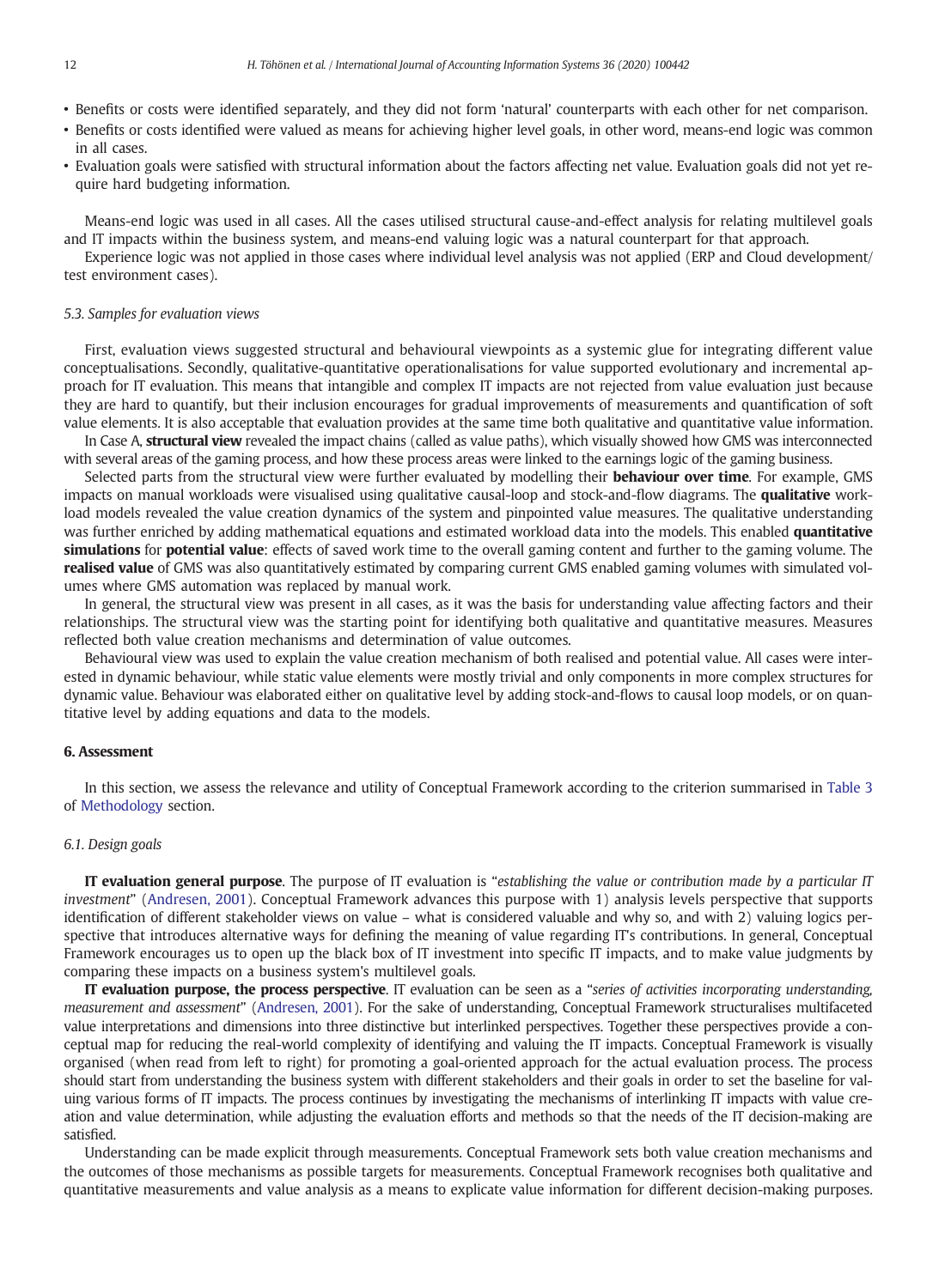Focus of IT and focus of decisions. Examining how IT meets its intended purpose, and providing relevant information for decision-making are specific goals for IT evaluation. The focus of IT should be aligned according to the business system's goals. Conceptual Framework promotes the identification of a different level of goals and linking these goals with business system's overall purpose. Recognising the means-end valuing logic together with structural valuing view supports especially the evaluation of IT systems having broad and widely spread impacts intertwined with complimentary factors and networked goal hierarchies. Regarding focus of decisions, Conceptual Framework supports evaluation of both existing IT investment and future investment. Actually the time horizon of the evaluation is not restricted at all, together potential and realised evaluation views support lifecycle approach covering past, present and future. Indirectly, Conceptual Framework endorses evolution of incremental decisions. Decisions can be linked, meaning that in the first phase elements affecting value creation - on system's structural level of analysis - are identified and prioritised. Priority decisions guide further actions like collecting hard/quantitative facts for previously intangible/qualitative value affecting factors. Next round of decisions can be made with quantitative value estimations based on net comparison valuing logic.

Systemic approach. Conceptual Framework supports holistic analysis of business system by identifying multiple levels of analysis. Identification of means-end valuing logic encourages for seeking causal relationships between different levels of organisational goals. Constructs presented in Conceptual Framework are applicable with practical systems thinking methods like system dynamics. For example, qualitative/quantitative and structural/behavioural views are compatible with respective analysis views of system dynamics. Conceptual Framework supports analysis of IT impacts from structural cause-and-effect viewpoint, as well as from temporal and behavioural views. Interplay of these views is the cornerstone of systemic understanding. Another crucial concept for systemic understanding is the idea of feedbacks, which is closely related to the cause-and-effect analysis. Circular feedbacks or causal loops are not explicitly noted (only more general causal chains noted) in Conceptual Framework but they should be recognised within the actual evaluation methods utilising Conceptual Framework. For example, in system dynamics, feedbacks are elementary as the name of causal-loop diagram (CLD) suggest. CLD is one of the primary tools in system dynamics.

#### 6.2. Construct validity

Construct validity assesses how well the defined constructs reflect the actual phenomenon they are supposed to touch. 'How well' is a matter of degree, and construct validity is a matter of degree (Wieringa, 2014). Findings of case samples representing the constructs of Conceptual Framework are demonstrated in Section 4 and as a whole in Appendixes A and B. Mapping between the case samples and Conceptual Framework constructs was based on construct indicators presented in Appendix C. The fact that we were able to formulate meaningful indicators for the constructs and the indicators were able to classify case specific instantiations for the constructs, sets the basis for construct validity. However, there are few interesting construct validity issues worth discussion.

Separation of experience based valuing logic from the other two logics poses a threat of construct confounding and monooperation bias. It might be hard to classify whether a certain experience about an IT impact's value is purely an experience in phenomenological sense or whether the value experience already has an unconscious means-end or even net comparison judgments behind it. In this case, the same valuation phenomenon is possibly identified from three different perspectives. But from the practical point of view, it is the very purpose of different valuing logics to lead towards conscious reasoning for value and to be able to interlink the different reasonings, including both tangible and intangible value elements.

Another possible ambiguity lies in the nested nature of three levels of analysis. The valuing phenomenon can be analysed from an individual's point of view, but at the same time the phenomenon is also visible on a process level. For example, the individual employee executes a specific process part with the help of IT, and the various forms of impacts are also visible on an organisational level as the output of the process directly influences the company's cash flow or number of paying customers. On the other hand, seeing the nested nature of the phenomenon is exactly the purpose of multilevel analysis, in order to trace the IT impacts throughout the business system.

Regarding the constructs of evaluation views, we utilised qualitative-quantitative views in two meanings, namely for characterising the type of measurement/data, and type of overall systemic analysis. The description of qualitative systemic analysis is very closely related with system structural view. The system structure pinpoints the value elements and their relationships, and according to our definitions, this structural knowledge also represents qualitative analysis for value. However, qualitative analysis can also cover the system behaviour, resulting for example knowledge about direction of value changes and whether there are delays or not. Thus, qualitative system analysis is a broader concept than a system-wide structural view.

#### 6.3. Knowledge contribution

As presented in this paper, value is one of the oldest research topics, studied under many disciplines but still it is vague at its worst and multifaceted at its best. The recent literature offers no right or wrong value conceptualisations, but different conceptualisations are valid and useful in their specific context of application. The context of IT evaluation, as observed within a business system, is such a versatile platform that no single value conceptualisation is comprehensive enough. Plenty of useful perspectives and interpretations are available in the literature, for example in the forms of IT business value (e.g. Barua et al., 1995; Melville et al., 2004), various operative IT benefits (e.g. Simmons, 1996; Mirani and Lederer, 1998; Ryan and Harrison, 2000) or generic multifaceted/multidimensional value interpretations (e.g. Sánchez-Fernández and Iniesta-Bonillo, 2007; Woodall, 2003) but the field is scattered and the maturity of methodological basis for evaluating a specific IT system leaves room for improvements. Conceptual Framework fills this gap by reasoning how selected value interpretations and characteristics together form a conceptual toolbox for understanding IT's contributions to a business system. Conceptual Framework endorses systemic inquiry (Gharajedaghi, 2011, p. 89) about the evaluation target and the context, thus avoiding too narrow and short-sighted views on value.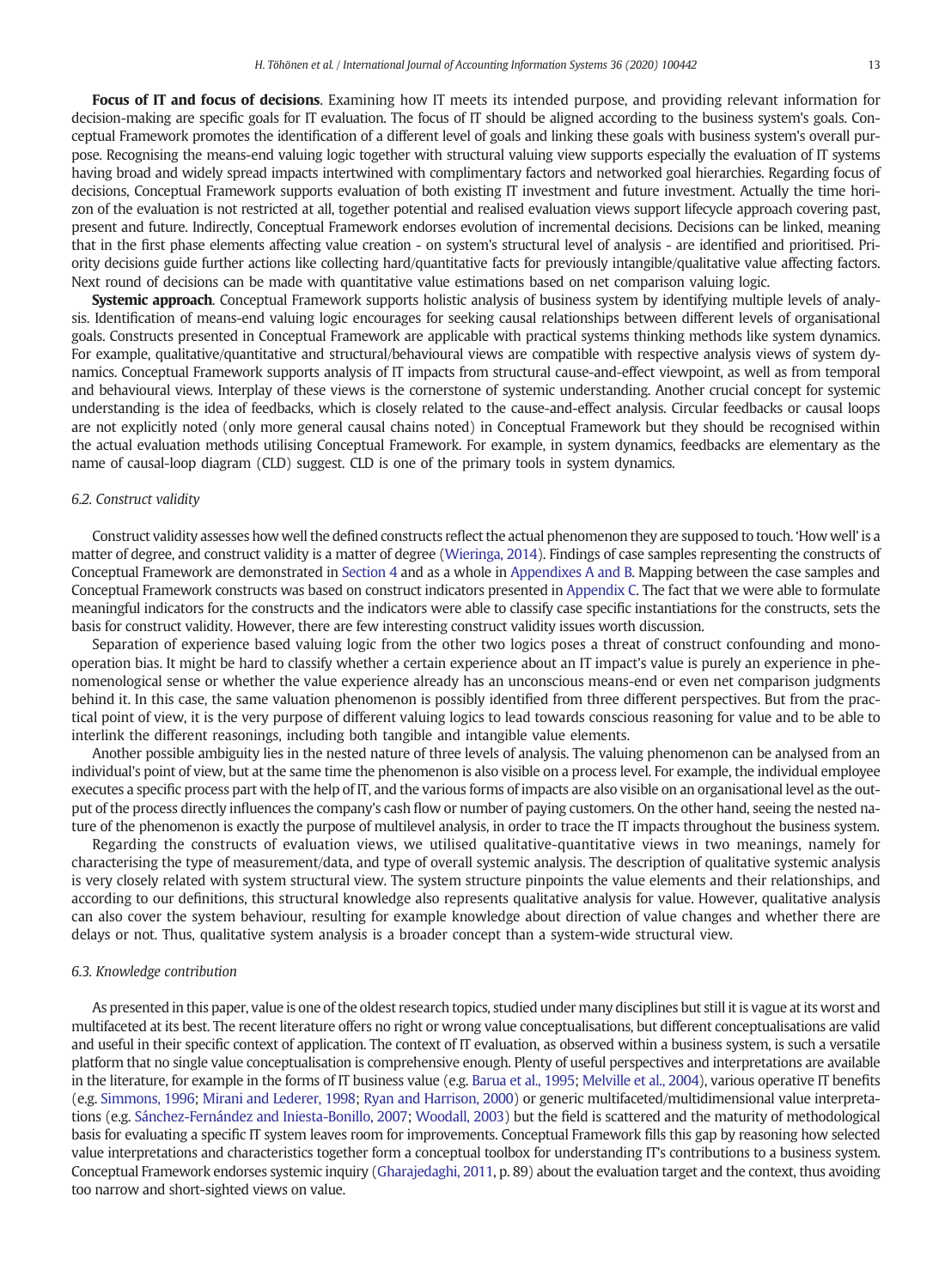Systems thinking and system dynamics form a recognised basis for IT evaluation (e.g. Clark and Augustine, 1992; Georgantzas and Katsamakas, 2008) but according to our knowledge, previous studies conceptualising value with a systemic approach are rare. Service science offers an exception, albeit they are not discussing value in IT evaluation scope (Maglio and Spohrer, 2008; Vargo et al., 2017).

The compilation of Conceptual Framework is rooted in both literature and empirical cases. Existing literature is used to recognise IT evaluation challenges, widely proposed solution principles (e.g. Marthandan and Tang, 2010; Davern and Wilkin, 2010) value theories (e.g. Gutman, 1982; Ng and Smith, 2012). The initial need and design goals of Conceptual Framework emerged during the design and testing of a specific IT evaluation solution. This strong grounding with empirical cases increases the practical relevancy of our contribution.

#### 7. Discussion

To answer our research question "How to conceptualise IT value for evaluation purposes within a business system?", we have formulated Conceptual Framework, which promotes systemic evaluation for IT impacts against business system goals and interpreting the resulted understanding as a systemic value of IT. According to systemic value approach, there is no single dominating and right definition for value, but together different interpretations draw an overall picture of value from business system's perspective.

The position of Conceptual Framework is on the 'interface' of evaluation (how - means to understand value) and the concept of value (what value is - as a target of evaluation). This focus of Conceptual Framework brings the rich multidisciplinary value conceptualisations into the field of IT evaluation. Conceptual Framework prepares the actual IT evaluation to be an integrative activity combining different viewpoints, interpretations and varying abstractions of value.

As a practical contribution, Conceptual Framework is not a process description or a step-by-step method for guiding the evaluation activities, but it is rather a conceptual checklist for pinpointing the most important evaluation emphasis and relevancies for the unique situations. Conceptual Framework guides evaluation by raising questions like: value for whom, meaning of value, how value is created and how value is explicated. The concepts and mental models of Conceptual Framework provide also a basis for answering these questions - for instrumenting IT value. Systemic mental models create a cognitive basis for understanding complex and dynamic interdependencies within a socio-technical business system, thus opening the 'black box' of IT value. This kind of conceptual basis can be utilised for selecting, modifying and using the actual evaluation methods, and for roadmapping incremental development of continuous IT evaluation programs. As such, Conceptual Framework promotes for seeing the big picture around the IT and for avoiding the risks of too narrow meanings and sub-optimisation of value.

When considering how well Conceptual Framework characterises the phenomenon of IT value evaluation, there is not a single 'truth' about the possible combinations of different dimensions and meanings of value. However, the combination presented by Conceptual Framework is a plausible one as we have grounded it in the related literature and we have demonstrated its mapping to the real cases. Our work continues in testing and reporting case experiences with Systemic Evaluation Approach, an implementation of a specific evaluation solution utilising the concepts and mental models manifested in Conceptual Framework. As a further research, it would be interesting to study how other researchers and practitioners manage to utilise and develop Conceptual Framework. A possible direction is to map Conceptual Framework with a broad spectrum of existing IT evaluation solutions (e.g. Andresen, 2001). The evaluation solutions could be reflected against Conceptual Framework by asking, for example, the following questions:

- What kind of implicit/explicit value conceptualisations exist and are they new to Conceptual Framework?
- What value views are supported or emphasised and are they new to Conceptual Framework?
- What kind of IT systems and decisions are in focus?

This kind of mapping would help practitioners in selecting the specific evaluation methods.

#### 8. Conclusions

Evaluation of IT value is an effort for understanding the systemic impacts of technology, people and processes for the performance of the focal company. This understanding can have many forms of explicitness, comparability and awareness for time horizons.

In this study, we propose Conceptual Framework for converging and explaining essential constructs as a basis for IT value evaluation. Systemic approach is used as a glue for integrating different valuing logics and meanings for value. According to a systemic approach, value is an emergent result from the complex interactions of the business system elements. Valuing is always done in respect to varying IT purposes and different decision-making situations. Conceptual Framework supports this varying context by promoting multilevel value analysis, identifying multiple valuing logics and different evaluation views.

Conceptual Framework is a potential tool for IS researchers as a basis for studying and synthesising value-based IT evaluation methodologies. For practitioners Conceptual Framework offers a vocabulary for creating a shared understanding of multifaceted value and various perspectives to its evaluation. Systemic approach stresses how different views together provide a balanced and sustained understanding of value.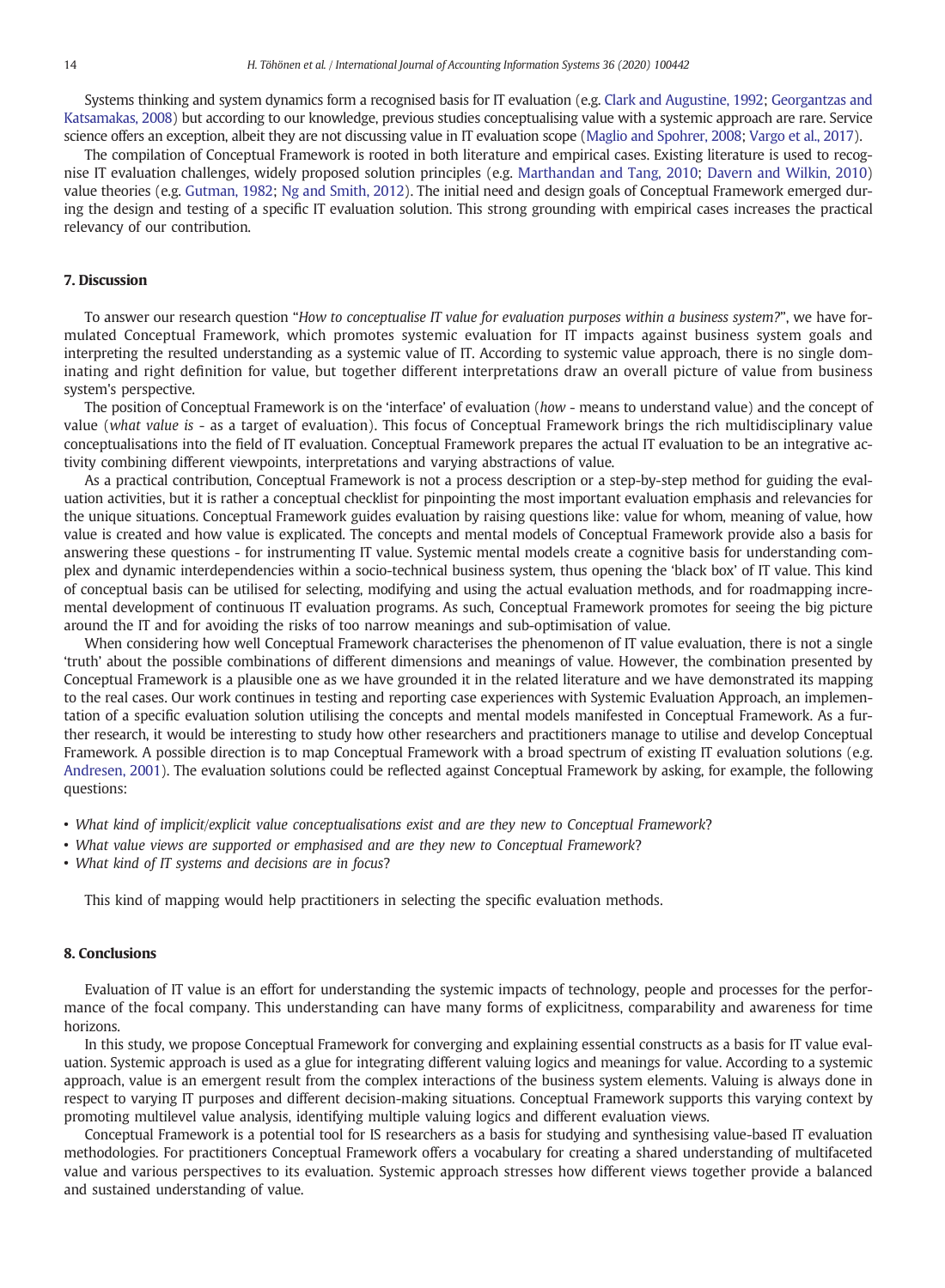### Appendix A. Case occurrences for the constructs of CF

#### Table A1

Case descriptions and mapping with Conceptual Framework.

| The context<br>Mapping the case samples with Conceptual Framework                                                     |                                                                                                                           |                                                                                                                                                                                                                                                       |                                                          |   |              |         |                |                   |                         |                     |                  |   |                                                            |   |                     |
|-----------------------------------------------------------------------------------------------------------------------|---------------------------------------------------------------------------------------------------------------------------|-------------------------------------------------------------------------------------------------------------------------------------------------------------------------------------------------------------------------------------------------------|----------------------------------------------------------|---|--------------|---------|----------------|-------------------|-------------------------|---------------------|------------------|---|------------------------------------------------------------|---|---------------------|
| Business domain &                                                                                                     | Focus of $IT1$                                                                                                            | Evaluation                                                                                                                                                                                                                                            | Analysis levels                                          |   |              |         | Valuing logics |                   | <b>Evaluation views</b> |                     |                  |   |                                                            |   |                     |
| topic of IT                                                                                                           |                                                                                                                           | purpose & focus<br>of decisions                                                                                                                                                                                                                       |                                                          |   |              |         |                | Structural Behav. |                         |                     | Operat.          |   | Lifecycle                                                  |   |                     |
|                                                                                                                       |                                                                                                                           |                                                                                                                                                                                                                                                       | Organisation Process Individual Net Means-end Experience |   |              |         |                |                   |                         |                     |                  |   | Static Dynamic Qualitative Quantitative Realised Potential |   |                     |
| Case A<br>Gambling & gaming efficiency through<br>provider; Existing automation<br>Game<br>Management<br>System (GMS) | Transactional -                                                                                                           | - Explicating<br><b>GMS</b> business<br>impacts<br>- Decisions<br>about GMS fur-<br>ther develop-<br>ment invest-<br>ments                                                                                                                            | X                                                        | X | $\mathbf{X}$ | $X$ $X$ |                | $\mathbf{X}$      | $\mathbf{x}$            | $\mathbf{O}$        | X                | X | $\mathbf{o}$                                               | X | $\mathsf{o}\xspace$ |
| Case B<br>Network service &<br>infrastructure<br>Billing &<br>Ticketing systems                                       | Transactional/informational<br>- efficiency through<br>automation/effectiveness<br>provider; Existing through information | - Explicating<br>the value of<br>billing process<br>& invoicing sys-<br>tem<br>- Providing<br>metrics for<br>value creation<br>within the bill-<br>ing process<br>- Providing<br>improvement<br>ideas<br>- Decisions<br>about choosing<br>improvement | X                                                        | X | X            |         | X              | $\boldsymbol{X}$  | X                       | $\mathbf 0$         | $\boldsymbol{X}$ | X | $\mathbf 0$                                                | X | $\mathbf{o}$        |
| Case C<br>Grocery retailing:<br>Future Enterprise<br>Resource<br>Planning (ERP)                                       | Informational/strategic<br>- effectiveness through<br>information                                                         | targets<br>- Creating a<br>value-based<br>selection<br>criteria for a<br>new ERP<br>- Decisions<br>about selecting<br>the solution<br>with best value<br>creation poten-<br>tial                                                                      | $\mathbf 0$                                              | X |              |         | X              |                   | X                       | $\mathbf 0$         | $\boldsymbol{X}$ | X |                                                            |   | X                   |
| Case D<br>Computer &<br>communications<br>security; Existing                                                          | Transactional<br>- efficiency through<br>automation                                                                       | - Explicating<br>the business<br>impacts of<br>travel expense                                                                                                                                                                                         | X                                                        | X | X            |         | X              | X                 | X                       | $\mathsf{O}\xspace$ | $\boldsymbol{X}$ | X | $\mathbf 0$                                                |   | X                   |

(continued on next page)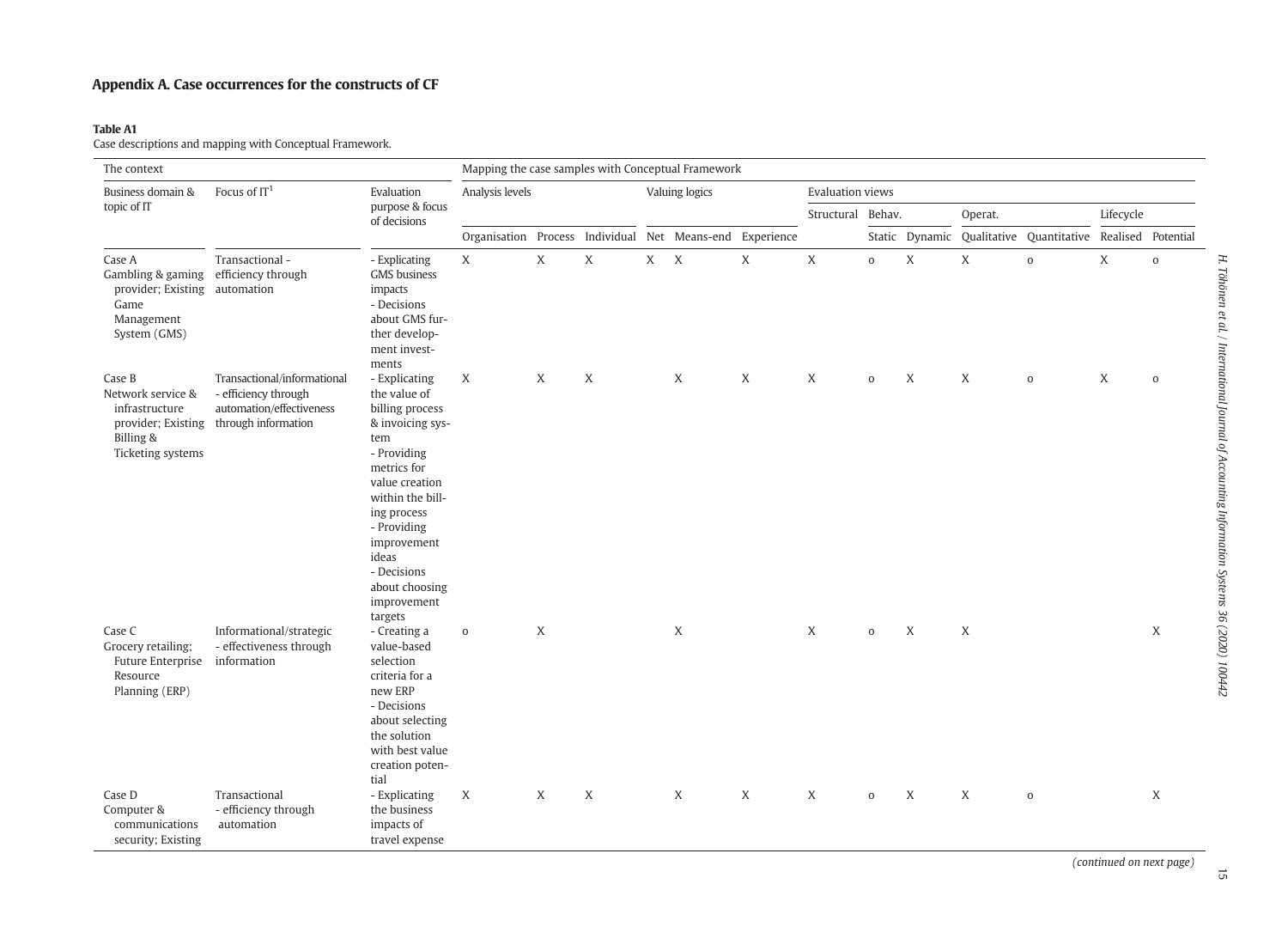| The context                                                                                                                              |                                                                                                                                                 |                                                                                                                                                                                                                        | Mapping the case samples with Conceptual Framework |   |  |                |                                                          |                  |        |              |         |   |                                                            |  |   |
|------------------------------------------------------------------------------------------------------------------------------------------|-------------------------------------------------------------------------------------------------------------------------------------------------|------------------------------------------------------------------------------------------------------------------------------------------------------------------------------------------------------------------------|----------------------------------------------------|---|--|----------------|----------------------------------------------------------|------------------|--------|--------------|---------|---|------------------------------------------------------------|--|---|
| Business domain &                                                                                                                        | Focus of $IT1$                                                                                                                                  | Evaluation                                                                                                                                                                                                             | Analysis levels                                    |   |  | Valuing logics |                                                          | Evaluation views |        |              |         |   |                                                            |  |   |
| topic of IT                                                                                                                              |                                                                                                                                                 | purpose & focus<br>of decisions                                                                                                                                                                                        |                                                    |   |  |                |                                                          | Structural       | Behav. |              | Operat. |   | Lifecycle                                                  |  |   |
|                                                                                                                                          |                                                                                                                                                 |                                                                                                                                                                                                                        |                                                    |   |  |                | Organisation Process Individual Net Means-end Experience |                  |        |              |         |   | Static Dynamic Qualitative Quantitative Realised Potential |  |   |
| travel expense<br>mgmt system                                                                                                            |                                                                                                                                                 | process &<br>implementation<br>- Providing<br>metrics for<br>value creation<br>- Providing<br>improvement<br>ideas for the<br>process and<br>implementation<br>- Decisions<br>about choosing<br>improvement<br>targets |                                                    |   |  |                |                                                          |                  |        |              |         |   |                                                            |  |   |
| Case E<br>Communication<br>networks &<br>service provider;<br>Future<br>Cloud-based<br>product develop-<br>ment & testing<br>environment | Transactional/informational/<br>strategic - efficiency through<br>automation/effectiveness<br>through<br>information/business<br>transformation | - Explicating<br>the business<br>impacts of R&D<br>cloudification<br>- Providing<br>metrics for<br>value creation<br>- Decisions<br>about focusing<br>benefit man-<br>agement activi-<br>ties                          | X                                                  | X |  |                | X                                                        |                  | X      | $\mathbf{O}$ | X       | X |                                                            |  | X |

Table A1 (continued)

Mapping key: X - A Conceptual Framework construct clearly present and valid within a case; o - A Conceptual Framework construct was not in focus but still recognised within a case.

Note 1 - The 'Purpose of IT' column applies IT type classifications into functional types of 1) transactional, informational, strategic, transformational (Gregor et al., 2006) and for seeking 2) efficiency, effectiveness, transformation (Andresen, 2001).

Note 2 – Cases B, D and E shared the goal for identifying measures that could be used in continuous performance monitoring solution.

L.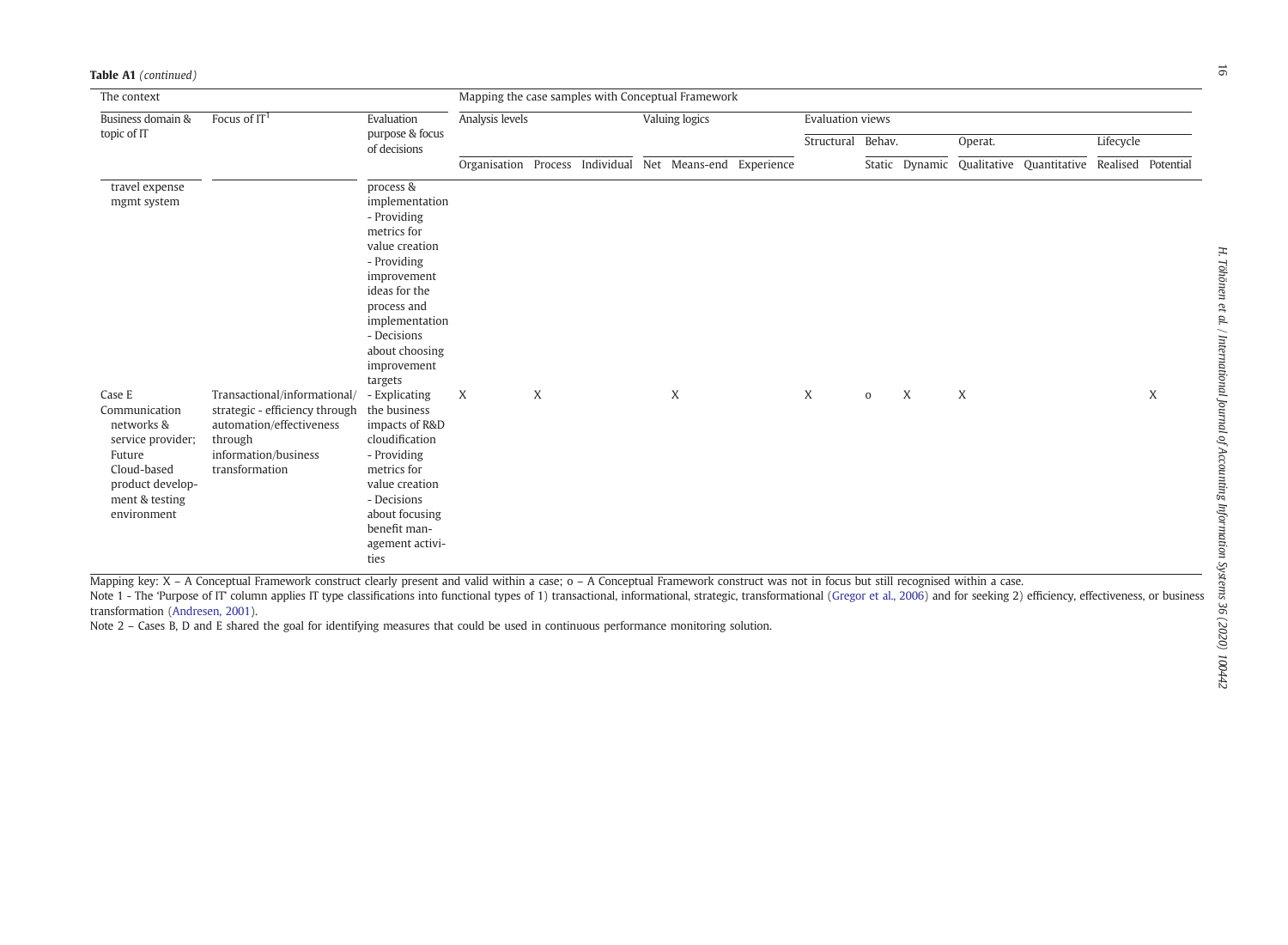#### Acknowledgements

We acknowledge the financial support of Tekes as part of the Need for Speed (N4S) program of Dimecc. We also thank Qentinel Ltd. & Mr. Eero Talonen for business orientation, and Mr. Kari Hiekkanen for valuable background discussions.

#### Appendix B. Descriptions for the construct mappings

#### Table B1

Descriptions for the case mappings with the constructs of Conceptual Framework.

|   | Case Mapping descriptions and examples                                                                                                                                                                                                               |                                                                                                                                                                                                                                                                                                   |                                                                                                                                                                                                                                                                                                                                                                                                                                                                                                                                                                                                                                                                                                                                                                              |  |  |  |
|---|------------------------------------------------------------------------------------------------------------------------------------------------------------------------------------------------------------------------------------------------------|---------------------------------------------------------------------------------------------------------------------------------------------------------------------------------------------------------------------------------------------------------------------------------------------------|------------------------------------------------------------------------------------------------------------------------------------------------------------------------------------------------------------------------------------------------------------------------------------------------------------------------------------------------------------------------------------------------------------------------------------------------------------------------------------------------------------------------------------------------------------------------------------------------------------------------------------------------------------------------------------------------------------------------------------------------------------------------------|--|--|--|
|   | Analysis levels                                                                                                                                                                                                                                      | Valuing logics                                                                                                                                                                                                                                                                                    | <b>Evaluation views</b>                                                                                                                                                                                                                                                                                                                                                                                                                                                                                                                                                                                                                                                                                                                                                      |  |  |  |
| Α | - Organisation - product owners:<br>effects on gaming sales turnover<br>- Process – game mgmt. & operations:<br>effects on gaming volume, quality and<br>throughput,<br>- Individual - GMS users: task effi-<br>ciency and quality of gaming content | - Net comparison: increased gaming turnover<br>minus GMS costs<br>- Means-end: GMS impact chains through gaming<br>volume and quality to brand image and sales<br>- Experience: monotonous and manual work<br>reduced - > less errors and extra time available for<br>game planning & development | - Structural: positioning GMS within business system<br>and modelling impacts chains to several benefit and cost<br>elements. Causal loop diagrams applied.<br>- Behavioural: identifying and modelling the dynamics<br>of sales targets-gaming throughput-resource allocations<br>by stock-and-flow diagrams. The model included both<br>static (e.g. maintenance costs) and dynamic (e.g. gam-<br>ing revenue) value elements.<br>- Lifecycle: estimating how existing GMS affected<br>realised value through automation.<br>- Operationalisation: identifying qualitative value ele-<br>ments and relations like company image and employee<br>satisfaction. Quantitative metrics and their value esti-<br>mates for saved working hours and increased gaming<br>revenue. |  |  |  |
| B | - Organisation - financial administra-<br>tion: cash flow mgmt,<br>- Process - sales & project managers:<br>effects on resourcing, task mgmt and<br>billing<br>- Individual - financial administrators,<br>project managers, project members         | - Net comparison: NOT applied<br>- Means-end: impact chains to billing workload,<br>billing errors and capacity for sales efforts, and<br>work satisfaction<br>- Experience: ease of use & automation for creating<br>reliable billing data                                                       | - Structural: positioning billing & ticketing system<br>within service/project sales and management system.<br>Causal loop diagrams applied.<br>- Behavioural: identifying static (constant) effects on<br>workload and billing errors, and dynamic effects on<br>sales efforts and customer satisfaction<br>- Lifecycle: focusing on understanding the effects on<br>realised value, but also estimating effects on billing<br>cycles and delays to cash flow.<br>- Operationalisation: focusing on qualitative value ele-<br>ments and their relationships, but also simulating<br>quantitative effects on cash flow by optimising billing<br>cycles.                                                                                                                      |  |  |  |
| C | - Organisation - NOT applied directly<br>- Process - IT & business architects as<br>proxies for merchandising and<br>Procure-to-Pay business use cases<br>- Individual - NOT applied                                                                 | - Net comparison: NOT applied<br>- Means-end: ERP linkage to systemic value loops<br>e.g.: marginal profit $\leftrightarrow$ prices & discount prices,<br>sales volumes $\leftrightarrow$ store size & number of stores<br>- Experience: NOT applied                                              | - Structural: mapping the retailing system and position-<br>ing ERP with value creating loops like inbound<br>purchases-variety of offering-attractiveness-sales vol-<br>ume.<br>- Behavioural: identifying dynamic material and infor-<br>mation flows, and accumulations related to benefits and<br>costs within retailing system.<br>- Lifecycle: estimating potential value creating mecha-<br>nisms.<br>- Operationalisation: identifying qualitative measures<br>and units of value (e.g., sales per store space (euro/-<br>$(m3)$ ), but no numerical quantitative data applied or<br>produced.                                                                                                                                                                       |  |  |  |
| D | - Organisation - financial administra-<br>tion: effects on handling travel<br>expenses<br>- Process - managers and travelers:<br>effects on workload and quality of<br>expense claims<br>- Individual - travelers: perceived<br>usability            | - Net comparison: NOT applied<br>- Means-end: impact chains to expense claim pro-<br>cess efforts, accuracy, time frame and user satis-<br>faction<br>- Experience: ease of use & minimum effort                                                                                                  | - Structural: positioning travel expense management<br>system within travelling and administration processes<br>by causal loop diagrams.<br>- Behavioural: identifying value creation dynamics for<br>example with usability, user efficiency and the overall<br>work load of cost claim process.<br>- Lifecycle: identifying potential value for the IT and<br>process improvements.<br>- Operationalisation: focusing on qualitative value<br>elements, their relationships and measures, but also<br>simulating quantitative effects of alternative work divi-<br>sion scenarios.                                                                                                                                                                                         |  |  |  |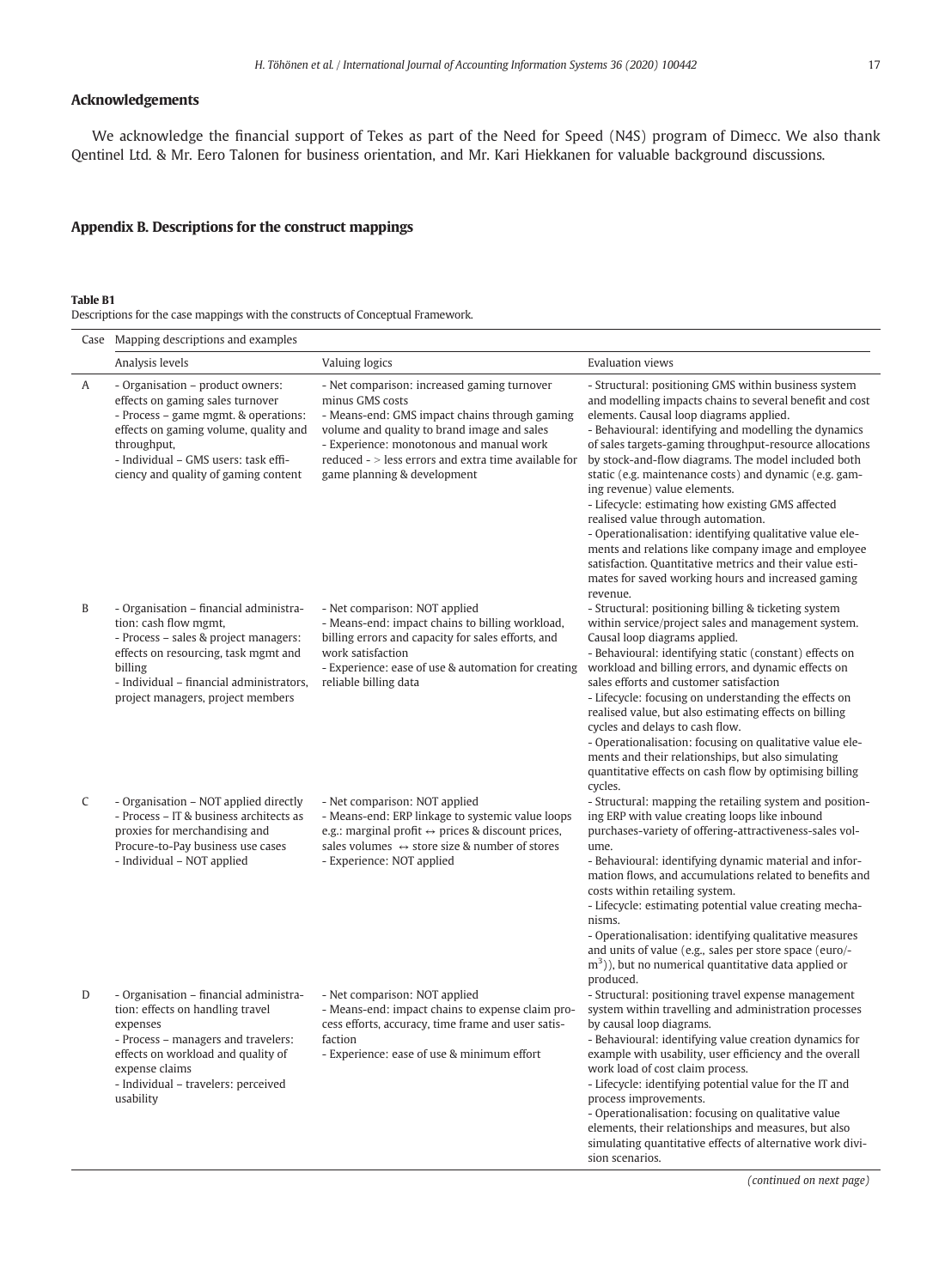Table B1 (continued)

|   | Case Mapping descriptions and examples                                                                                                                                                                                                             |                                                                                                                                                                                                           |                                                                                                                                                                                                                                                                                                                                                                                                                                                                                                                                                                                                                            |  |  |  |  |  |  |
|---|----------------------------------------------------------------------------------------------------------------------------------------------------------------------------------------------------------------------------------------------------|-----------------------------------------------------------------------------------------------------------------------------------------------------------------------------------------------------------|----------------------------------------------------------------------------------------------------------------------------------------------------------------------------------------------------------------------------------------------------------------------------------------------------------------------------------------------------------------------------------------------------------------------------------------------------------------------------------------------------------------------------------------------------------------------------------------------------------------------------|--|--|--|--|--|--|
|   | Analysis levels                                                                                                                                                                                                                                    | Valuing logics                                                                                                                                                                                            | Evaluation views                                                                                                                                                                                                                                                                                                                                                                                                                                                                                                                                                                                                           |  |  |  |  |  |  |
| E | - Organisation – Product development<br>& quality assurance stakeholders as<br>proxies for Business unit level effects<br>- Process - development, integration &<br>testing managers: product develop-<br>ment cycle<br>- Individual – NOT applied | - Net comparison: NOT applied<br>- Means-end: impact chains of virtualised devel-<br>opment & testing environments to e.g. project lead<br>times, waste, work load and costs<br>- Experience: NOT applied | - Structural: mapping the value creation elements and<br>relationships in cloud-based product development and<br>testing environment. Causal loop diagrams applied.<br>- Behavioural: identifying value creation mechanisms,<br>including both static (e.g. number of development<br>teams) and dynamic (e.g. waste) value elements.<br>- Lifecycle: focusing on potential value creation mecha-<br>nisms of cloud-based development and testing environ-<br>ment<br>- Operationalisation: identifying qualitative measures<br>and units of value e.g. amount of customer trouble<br>reports for measuring product quality |  |  |  |  |  |  |

#### Appendix C. Indicators for capturing construct instances from the cases

Table C1

Indicators for capturing construct instances from the cases.

| Analysis levels                                                                                                                                                                                                                                                                          | Valuing logics                                                                                                                                                                                                                                                                      | <b>Evaluation views</b>                                                                                                                                                                                                                                                                                                                                                                                                        |
|------------------------------------------------------------------------------------------------------------------------------------------------------------------------------------------------------------------------------------------------------------------------------------------|-------------------------------------------------------------------------------------------------------------------------------------------------------------------------------------------------------------------------------------------------------------------------------------|--------------------------------------------------------------------------------------------------------------------------------------------------------------------------------------------------------------------------------------------------------------------------------------------------------------------------------------------------------------------------------------------------------------------------------|
| Organisation<br>- The evaluation is contributed by business owners<br>or other stakeholders with direct visibility to the<br>organisation's business performance<br>- The IT impacts - earnings logic/business model<br>connection is traceable in the evaluation out-<br>comes          | Net comparison<br>- There is at least one element (a node) in the value<br>creation model, which combines benefit and<br>sacrifices/cost causal chains<br>- AND IT impacts can be traced to either or both<br>benefit and sacrifices/cost causal chains                             | Structural view<br>- Evaluation produces a model of value creation<br>mechanism with value affecting elements and<br>their relationships within a business system<br>- AND IT impacts are part of the value creation<br>mechanism                                                                                                                                                                                              |
| Process<br>- The analysis is contributed by process owners or<br>experts with direct visibility to the process level<br>performance (e.g. business, production or sup-<br>port processes)<br>- The IT impact - process performance connection is<br>traceable in the evaluation outcomes | Means-end<br>- IT impact can be traced to some benefit through<br>causal chains in the value creation model                                                                                                                                                                         | <b>Behavioural</b><br>- The structural description of value creation<br>mechanism is enhanced with information that<br>gives insights to value realisation over time,<br>- AND whether changes occur (dynamic) or no<br>changes (static) over time                                                                                                                                                                             |
| Individual<br>- The analysis is contributed by users or employees<br>with tasks or responsibilities, which are directly<br>impacted by IT<br>- The IT impacts - individual experience connection<br>and further linkage to process and/or organisa-<br>tion levels is traceable          | Experience<br>- IT impact can be traced to some individual expe-<br>rience in the value creation model                                                                                                                                                                              | Lifecycle<br>- Value creation model estimates future potential<br>structures and/or their value creating behaviour,<br>with qualitative and/or quantitative views<br>- AND/OR value creation model estimates existing<br>realised structures and/or their value creating<br>behaviour, with qualitative and/or quantitative<br>views                                                                                           |
| NOTES:<br>- Earnings $logic =$ How the company yields a<br>profit from its operations (Nenonen and<br>Storbacka, 2010)<br>$-IT = IT$ system or application under evaluation                                                                                                              | NOTES: The value creation model is a system model<br>with cause-and-effect causal chains and loops.<br>Value creation model can consist of several<br>abstraction layers. Value creation model was one<br>of the outcomes of Systemic Evaluation Approach<br>utilised in the cases. | Operationalisation<br>- Evaluation pinpoints perceptions/soft indicators<br>or placeholders with units of value for demon-<br>strating how well the value creation mechanism is<br>working or what is the value outcome - qualitative<br>view<br>- AND/OR Evaluation pinpoints tangible/hard met-<br>rics indicating how well the value creation mecha-<br>nism is working or what is the value outcome -<br>quantitative view |

#### References

Ackoff, R., 1971. [Towards a system of systems concepts. Manag. Sci. 17 \(11\), 661](http://refhub.elsevier.com/S1467-0895(18)30005-8/rf0005)–671.

Anandarajan, A., Wen, H.J., 1999. [Evaluation of information technology investment. Manag. Decis. 37 \(4\), 329](http://refhub.elsevier.com/S1467-0895(18)30005-8/rf0010)–339.

Andresen, J.L., 2001. [A Framework for Selecting an IT Evaluation Method - In the Context of Construction. PhD, Technical University of Denmark, Denmark](http://refhub.elsevier.com/S1467-0895(18)30005-8/rf0015). Backlund, A., 2000. [The definition of system. Kybernetes 29 \(4\), 444](http://refhub.elsevier.com/S1467-0895(18)30005-8/rf0020)–451.

Bajaj, A., Bradley, W., Cravens, K., 2008. [SAAS: integrating systems analysis with accounting and strategy for ex ante evaluation of IS investments. J. Inf. Syst. 22 \(1\),](http://refhub.elsevier.com/S1467-0895(18)30005-8/rf0025) 97–[124](http://refhub.elsevier.com/S1467-0895(18)30005-8/rf0025).

Barclay, C., 2008. [Towards an integrated measurement of IS project performance: the project performance scorecard. Inf. Syst. Front. 10 \(3\), 331](http://refhub.elsevier.com/S1467-0895(18)30005-8/rf0030)–345. Barua, A., Kriebel, C.H., Mukhopadhyay, T., 1995. [Information technologies and business value: an analytic and empirical investigation. Inf. Syst. Res. 6 \(1\), 3](http://refhub.elsevier.com/S1467-0895(18)30005-8/rf0035)–23.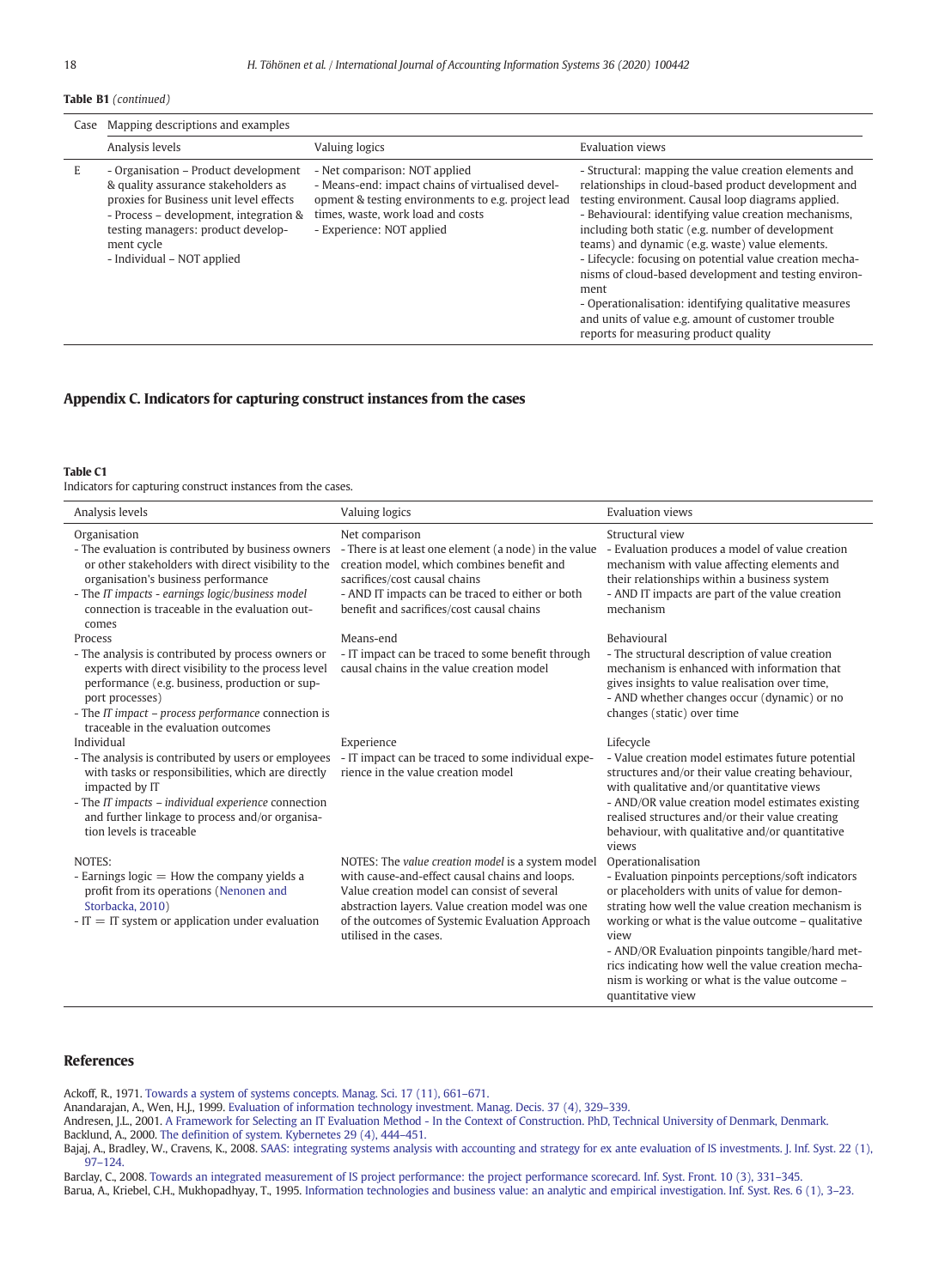Bengtsson, D., 2004. [Pleasure and the phenomenology of value. In: Rabinowicz, W., Rønnow-Rasmussen, T. \(Eds.\), Patterns of Value. Lund University Press, Lund.](http://refhub.elsevier.com/S1467-0895(18)30005-8/rf0040) Brynjolfsson, E., Hitt, L.M., 1998. [Beyond the productivity paradox. Commun. ACM 41 \(8\), 49](http://refhub.elsevier.com/S1467-0895(18)30005-8/rf0045)–55. Brynjolfsson, E., Hitt, L.M., 2000. [Beyond computation: information technology, organizational transformation and business performance. The Journal of Economic Per](http://refhub.elsevier.com/S1467-0895(18)30005-8/rf0050)[spectives 14 \(4\), 23](http://refhub.elsevier.com/S1467-0895(18)30005-8/rf0050)–48. Burton-Jones, A., McLean, E.R., Monod, E., 2015. [Theoretical perspectives in IS research: from variance and process to conceptual latitude and conceptual fit. Eur. J. Inf.](http://refhub.elsevier.com/S1467-0895(18)30005-8/rf0060) [Syst. 24 \(6\), 664](http://refhub.elsevier.com/S1467-0895(18)30005-8/rf0060)–679. Cabrera, D., Colosi, L., Lobdell, C., 2008. [Systems thinking. Evaluation and Program Planning 31 \(3\), 299](http://refhub.elsevier.com/S1467-0895(18)30005-8/rf0065)–310. Ceric, A., 2015. [Bringing together evaluation and management of ICT value: a systems theory approach. Electronic Journal of Information Systems Evaluation 18 \(1\), 19.](http://refhub.elsevier.com/S1467-0895(18)30005-8/rf0070) Chan, Y.E., 2000. [IT value: the great divide between qualitative and quantitative and individual and organizational measures. J. Manage. Inf. Syst. 16 \(4\), 225](http://refhub.elsevier.com/S1467-0895(18)30005-8/rf0075)–261. Chaysin, P., Daengdej, J., Tangjitprom, N., 2016. [Survey on available methods to evaluate IT investment. Electronic Journal Information Systems Evaluation 19 \(1\), 71](http://refhub.elsevier.com/S1467-0895(18)30005-8/rf0080)–82. Clark, T., Augustine, F., 1992. [Using system dynamics to measure the value of information in a business firm. Syst. Dyn. Rev. 8 \(2\), 149](http://refhub.elsevier.com/S1467-0895(18)30005-8/rf0085)–173. Cozby, P.C., Bates, S.C., 2011. [Methods in Behavioral Research \(No. 150.72 C6\). 11th ed. McGraw-Hill, New York](http://refhub.elsevier.com/S1467-0895(18)30005-8/rf0090). Davern, M., Kauffman, R., 2000. [Discovering potential and realizing value from information technology investments. J. Manag. Inf. Syst. 16 \(4\), 121](http://refhub.elsevier.com/S1467-0895(18)30005-8/rf0095)–143. Davern, M., Wilkin, C., 2010. [Towards an integrated view of IT value measurement. Int. J. Account. Inf. Syst. 11 \(1\), 42](http://refhub.elsevier.com/S1467-0895(18)30005-8/rf0100)–60. De Haes, S., Van Grembergen, W., 2015. [Enterprise Governance of Information Technology: Achieving Alignment and Value, Featuring COBIT 5. 2nd ed. Springer.](http://refhub.elsevier.com/S1467-0895(18)30005-8/rf0105) Dedrick, J., Gurbaxani, V., Kraemer, K., 2003. [Information technology and economic performance: a critical review of the empirical evidence. ACM Comput. Surv. 35 \(1\),](http://refhub.elsevier.com/S1467-0895(18)30005-8/rf0110) 1–[28](http://refhub.elsevier.com/S1467-0895(18)30005-8/rf0110). Delone, W., McLean, E., 2003. [The DeLone and McLean model of information systems success: a ten-year update. J. Manag. Inf. Syst. 19 \(4\), 9](http://refhub.elsevier.com/S1467-0895(18)30005-8/rf0115)–30. Devaraj, S., Kohli, R., 2000. [Information technology payoff in the health-care industry. J. Manag. Inf. Syst. 16 \(4\), 41](http://refhub.elsevier.com/S1467-0895(18)30005-8/rf0120)–67. Gable, G., Sedera, D., Chan, T., 2008. [Re-conceptualizing information system success: the IS-Impact Measurement Model. J. Assoc. Inf. Syst. 9 \(7\), 377](http://refhub.elsevier.com/S1467-0895(18)30005-8/rf0125)–408. Gates, E.F., 2016. [Making sense of the emerging conversation in evaluation about systems thinking and complexity science. Evaluation and Program Planning 59,](http://refhub.elsevier.com/S1467-0895(18)30005-8/rf0130) [62](http://refhub.elsevier.com/S1467-0895(18)30005-8/rf0130)–73. Georgantzas, N., Katsamakas, E., 2008. [Information systems research with system dynamics. Information Systems Research with System Dynamics. 24 \(3\), 247](http://refhub.elsevier.com/S1467-0895(18)30005-8/rf0135)–264. Gharajedaghi, J., 2011. [Systems Thinking: Managing Chaos and Complexity: A Platform for Designing Business Architecture. 3 ed. Elsevier.](http://refhub.elsevier.com/S1467-0895(18)30005-8/rf0140) Gregor, S., Martin, M., Fernandez, W., Stern, S., Vitale, M., 2006. [The transformational dimension in the realization of business value from information technology.](http://refhub.elsevier.com/S1467-0895(18)30005-8/rf0150) [J. Strateg. Inf. Syst. 15 \(3\), 249](http://refhub.elsevier.com/S1467-0895(18)30005-8/rf0150)–270. Grönroos, C., 2008. [Service logic revisited: who creates value? And who co-creates? Eur. Bus. Rev. 20 \(4\), 298](http://refhub.elsevier.com/S1467-0895(18)30005-8/rf0155)–314. Grover, V., Jeong, S.R., Segars, A.H., 1996. [Information systems effectiveness: the construct space and patterns of application. Inf. Manag. 31 \(4\), 177](http://refhub.elsevier.com/S1467-0895(18)30005-8/rf0160)–191. Gummerus, J., 2011. [Customer Value in e-Service: Conceptual Foundation and Empirical Evidence. PhD, Hanken School of Economics, Finland.](http://refhub.elsevier.com/S1467-0895(18)30005-8/rf0165) Gunasekaran, A., Ngai, E.W., McGaughey, R.E., 2006. [Information technology and systems justification: a review for research and applications. Eur. J. Oper. Res. 173 \(3\),](http://refhub.elsevier.com/S1467-0895(18)30005-8/rf0170) [957](http://refhub.elsevier.com/S1467-0895(18)30005-8/rf0170)–983. Gutman, J., 1982. [A means-end chain model based on consumer categorization processes. J. Mark. 46 \(2\), 60](http://refhub.elsevier.com/S1467-0895(18)30005-8/rf0175)–72. Hamilton, S., Chervany, N.L., 1981. [Evaluating information system effectiveness-part I: comparing evaluation approaches. MIS Q. 5 \(3\), 55](http://refhub.elsevier.com/S1467-0895(18)30005-8/rf0180)–69. Hevner, A.R., March, S.T., Park, J., Ram, S., 2004. [Design science in information systems research. MIS Q. 28 \(1\), 75](http://refhub.elsevier.com/S1467-0895(18)30005-8/rf0185)–105. Hiekkanen, K., 2016. [Exploring the Relationship Between IT Governance and Strategic Alignment. PhD, Aalto University, Finland](http://refhub.elsevier.com/S1467-0895(18)30005-8/rf0190). Holbrook, M.B., 1994. [The nature of customer value. In: Rust, R.T., Oliver, R.L. \(Eds.\), Service Quality: New Directions in Theory and Practice. Sage, Newbury Park, CA.](http://refhub.elsevier.com/S1467-0895(18)30005-8/rf0195) Iivari, J., 2007. [A paradigmatic analysis of information systems as a design science. Scand. J. Inf. Syst. 19 \(2\), 5](http://refhub.elsevier.com/S1467-0895(18)30005-8/rf0200). Irani, Z., Ghoneim, A., Love, P.E., 2006. [Evaluating cost taxonomies for information systems management. Eur. J. Oper. Res. 173 \(3\), 1103](http://refhub.elsevier.com/S1467-0895(18)30005-8/rf0205)–1122. Jackson, M.C., 2006. [Creative holism: a critical systems approach to complex problem situations. Syst. Res. Behav. Sci. 23, 647](http://refhub.elsevier.com/S1467-0895(18)30005-8/rf0210)–657. Khalifa, A.S., 2004. [Customer value: a review of recent literature and an integrative configuration. Manag. Decis. 42 \(5\), 645](http://refhub.elsevier.com/S1467-0895(18)30005-8/rf0215)–666. Kim, D., 1992. [Guidelines for drawing causal loop diagrams. The Systems Thinker 3 \(1\), 5](http://refhub.elsevier.com/S1467-0895(18)30005-8/rf0220)-6. Klecun, E., Cornford, T., 2005. [A critical approach to evaluation. Eur. J. Inf. Syst. 14 \(3\), 229](http://refhub.elsevier.com/S1467-0895(18)30005-8/rf0225)–243. Kowalkowski, C., 2011. [Dynamics of value propositions: insights from service-dominant logic. Eur. J. Mark. 45 \(1/2\), 277](http://refhub.elsevier.com/S1467-0895(18)30005-8/rf0230)–294. Kujala, S., Väänänen-Vainio-Mattila, K., 2009. [Value of information systems and products: understanding the users' perspective and values. Journal of Information](http://refhub.elsevier.com/S1467-0895(18)30005-8/rf0235) [Technology Theory and Application 9 \(4\), 23](http://refhub.elsevier.com/S1467-0895(18)30005-8/rf0235)–39. Lee, S., 2001. [Modeling the business value of information technology. Inf. Manag. 39 \(3\), 191](http://refhub.elsevier.com/S1467-0895(18)30005-8/rf0240)–210. Maglio, P.P., Spohrer, J., 2008. Fundamentals of service science. J. Acad. Mark. Sci. 36 (1), 18–20. <https://doi.org/10.1007/s11747-007-0058-9>. March, S.T., Smith, G.F., 1995. [Design and natural science research on information technology. Decis. Support. Syst. 15 \(4\), 251](http://refhub.elsevier.com/S1467-0895(18)30005-8/rf0250)–266. Marchand, M., Raymond, L., 2008. [Researching performance measurement systems: an information systems perspective. Int. J. Oper. Prod. Manag. 28 \(7\), 663](http://refhub.elsevier.com/S1467-0895(18)30005-8/rf0255)–686. Marthandan, G., Tang, C., 2010. [Information technology evaluation: issues and challenges. J. Syst. Inf. Technol. 12 \(1\), 37](http://refhub.elsevier.com/S1467-0895(18)30005-8/rf0260)–55. Martinssons, M., Davison, R., Tse, D., 1999. [The balanced scorecard: a foundation for the strategic management of information systems. Decis. Support. Syst. 25 \(1\),](http://refhub.elsevier.com/S1467-0895(18)30005-8/rf0265) [71](http://refhub.elsevier.com/S1467-0895(18)30005-8/rf0265)–88. Meadows, D.H., 2008. [Thinking in Systems. Earthscan, London](http://refhub.elsevier.com/S1467-0895(18)30005-8/rf0270). Melville, N., Kraemer, K., Gurbaxani, V., 2004. [Information technology and organizational performance: an integrative model of it business value. MIS Q. 28 \(2\),](http://refhub.elsevier.com/S1467-0895(18)30005-8/rf0275) [283](http://refhub.elsevier.com/S1467-0895(18)30005-8/rf0275)–322. Midgley, G., 2006. [Systems thinking for evaluation. Systems Concepts in Evaluation: An Expert Anthology, pp. 11](http://refhub.elsevier.com/S1467-0895(18)30005-8/rf0280)–34. Mirani, R., Lederer, A.L., 1998. [An instrument for assessing the organizational benefits of IS projects. Decis. Sci. 29 \(4\), 803](http://refhub.elsevier.com/S1467-0895(18)30005-8/rf0285)–838. Mukhopadhyay, T., Kekre, S., Kalathur, S., 1995. [Business value of information technology: a study of electronic data interchange. MIS Q. 19 \(2\), 137](http://refhub.elsevier.com/S1467-0895(18)30005-8/rf0290)–156. Nenonen, S., Storbacka, K., 2010. [Business model design: conceptualizing networked value co-creation. Int. J. Qual. Serv. Sci. 2 \(1\), 43](http://refhub.elsevier.com/S1467-0895(18)30005-8/rf6000)–59. Ng, I.C., Smith, L.A., 2012. [An integrative framework of value. Review of Marketing Research 9, 207](http://refhub.elsevier.com/S1467-0895(18)30005-8/rf0295)–243. Palvia, S.C., Sharma, R.S., Conrath, D.W., 2001. [A socio-technical framework for quality assessment of computer information systems. Ind. Manag. Data Syst. 101 \(5\),](http://refhub.elsevier.com/S1467-0895(18)30005-8/rf0300) [237](http://refhub.elsevier.com/S1467-0895(18)30005-8/rf0300)–251. Peffers, K., Tuunanen, T., Rothenberger, M., Chatterjee, S., 2007. [A design science research methodology for information systems research. J. Manag. Inf. Syst. 24 \(3\),](http://refhub.elsevier.com/S1467-0895(18)30005-8/rf0305) [45](http://refhub.elsevier.com/S1467-0895(18)30005-8/rf0305)–77. Peppard, J., Ward, J., Daniel, E., 2007. [Managing the realization of business benefits from IT investments. MIS Q. Exec. 6 \(1\), 1](http://refhub.elsevier.com/S1467-0895(18)30005-8/rf0310)–11. Petter, S., DeLone, W., McLean, E., 2008. [Measuring information systems success: models, dimensions, measures, and interrelationships. Eur. J. Inf. Syst. 17 \(3\),](http://refhub.elsevier.com/S1467-0895(18)30005-8/rf0315) [236](http://refhub.elsevier.com/S1467-0895(18)30005-8/rf0315)–263.

Pieters, R., Baumgartner, H., Allen, D., 1995. [A means-end chain approach to consumers' goal structures. Int. J. Res. Mark. 12 \(3\), 227](http://refhub.elsevier.com/S1467-0895(18)30005-8/rf0320)–244.

Ragowsky, A., Ahituv, N., Neumann, S., 1996. [Identifying the value and importance of an information system application. Inf. Manag. 31 \(2\), 89](http://refhub.elsevier.com/S1467-0895(18)30005-8/rf0325)–102.

Ramirez, R., 1999. [Value co-production: intellectual origins and implications for practice and research. Strateg. Manag. J. 20 \(1\), 49](http://refhub.elsevier.com/S1467-0895(18)30005-8/rf0330)–65.

Remenyi, D., Money, A., Twite, A., 1991. [A Guide to Measuring and Managing IT Benefits. Blackwell Publishers Ltd.](http://refhub.elsevier.com/S1467-0895(18)30005-8/rf0335)

Richins, M.L., 1994. [Valuing things: the public and private meanings of possessions. J. Consum. Res. 21 \(3\), 504](http://refhub.elsevier.com/S1467-0895(18)30005-8/rf0340)–521.

Ryan, S.D., Harrison, D.A., 2000. [Considering social subsystem costs and benefits in information technology investment decisions: a view from the field on anticipated](http://refhub.elsevier.com/S1467-0895(18)30005-8/rf0345) [payoffs. J. Manag. Inf. Syst. 16 \(4\), 11](http://refhub.elsevier.com/S1467-0895(18)30005-8/rf0345)–40.

Sánchez-Fernández, R., Iniesta-Bonillo, M.A., 2007. [The concept of perceived value: a systematic review of the research. Mark. Theory 7 \(4\), 427](http://refhub.elsevier.com/S1467-0895(18)30005-8/rf0350)–451.

Schroeder, M., 2008. [Value theory. In: Zalta, E.N. \(Ed.\), The Stanford Encyclopedia of Philosophy](http://refhub.elsevier.com/S1467-0895(18)30005-8/rf0355).

Seddon, P.B., Staples, S., Patnayakuni, R., Bowtell, M., 1999. [Dimensions of information systems success. Communications of the Ais 2 \(20\), 2](http://refhub.elsevier.com/S1467-0895(18)30005-8/rf0360)–39.

Senge, P.M., 1990. [The Fifth Discipline: The Art & Practice of the Learning Organization \(Doubleday/Currency\).](http://refhub.elsevier.com/S1467-0895(18)30005-8/rf0365)

Simmons, P., 1996. [Quality outcomes: determining business value. IEEE Softw. 13 \(1\), 25](http://refhub.elsevier.com/S1467-0895(18)30005-8/rf0370)–32.

Sterman, J.D., 2000. [Business Dynamics: Systems Thinking and Modeling for a Complex World. McGraw-Hill, Boston](http://refhub.elsevier.com/S1467-0895(18)30005-8/rf0375).